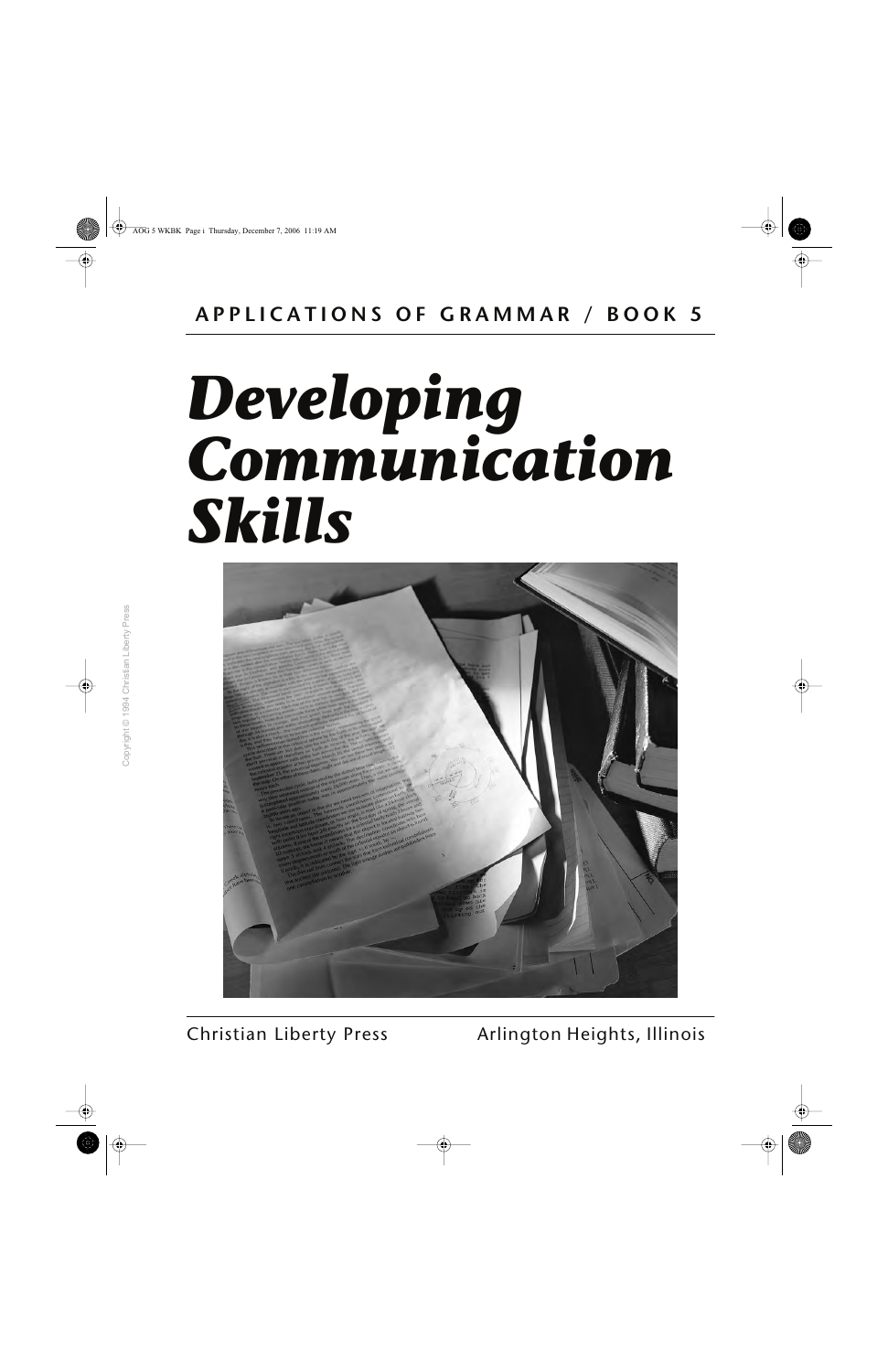Copyright © 1994 by Christian Liberty Press

*2017 Printing*

All rights reserved. No part of this book may be reproduced or transmitted in any form or by any means, electronic or mechanical, without written permission from the publisher. Brief quotations embodied in critical articles or reviews are permitted.

A publication of

#### *Christian Liberty Press*

502 West Euclid Avenue

Arlington Heights, Illinois 60004

**www.christianlibertypress.com**

Scripture references are conformed to The Holy Bible, New King James Version ©1982, Thomas Nelson, Inc., so that modern readers may gain greater comprehension of the Word of God.

Sloan, Annie Lee, revised and edited by Garry J. Moes

APPLICATIONS OF GRAMMAR, BOOK 5

DEVELOPING COMMUNICATION SKILLS

Includes glossary and index

1. English Language—Grammar and Composition

Copyediting by Diane C. Olson

Layout by Edward J. Shewan

ISBN 978–1-930367-31-9 1-930367-31-7

Printed in the United States of America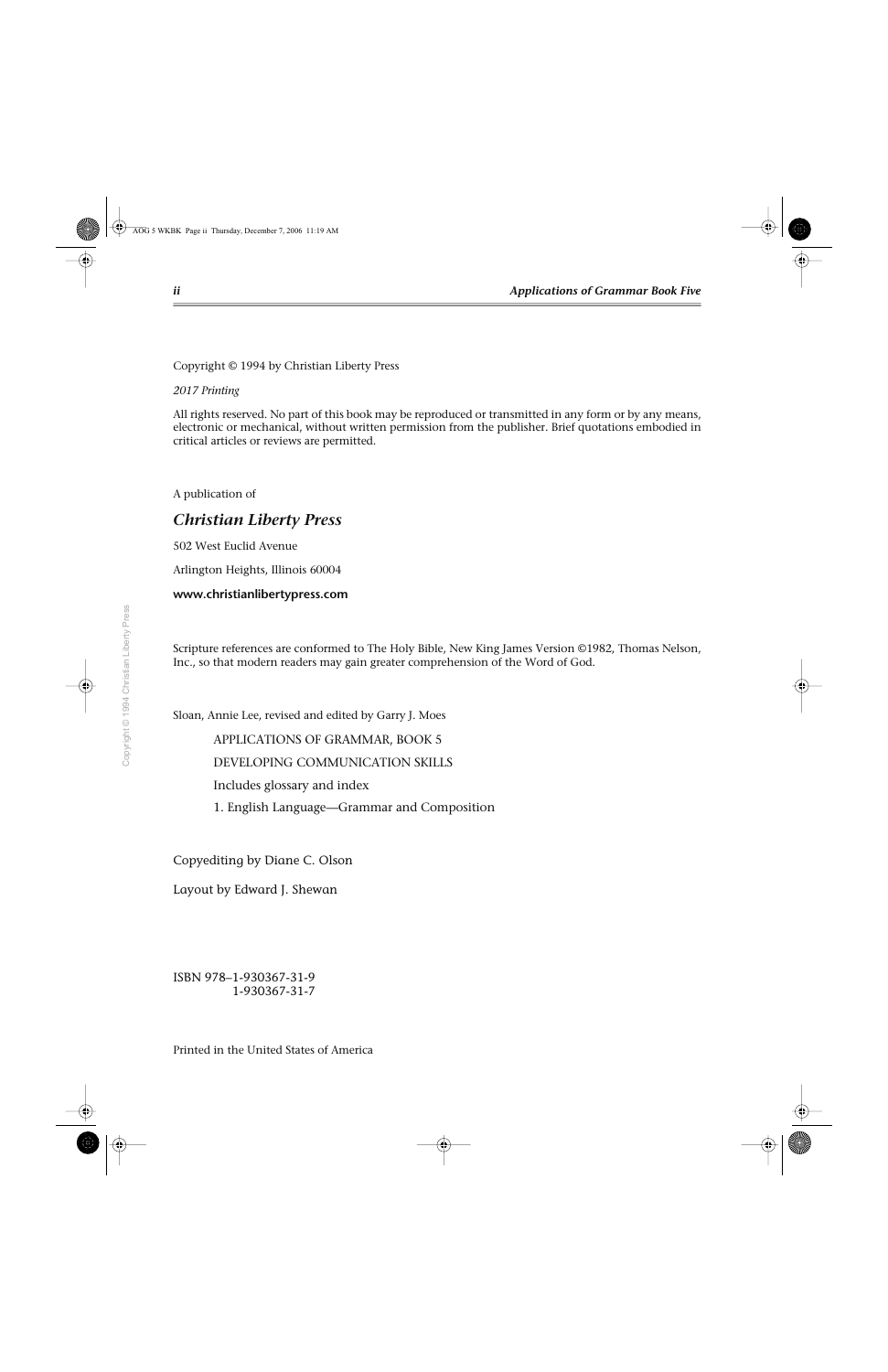## *Preface*

This book is intended to lay a proper foundation for the student's effectiveness in communicating with the English language. The student will learn the basics of English grammar, including the definition and usage of verbs, nouns, adjectives, adverbs, and other parts of speech. In addition, the student will examine how these are to be properly used in phrases, clauses, sentences, paragraphs, and composition. The *Applications of Grammar* series is designed to develop students' skills in using the rules of grammar to communicate effectively for the glory of God.

While some today would discard the need for grammar, this text affirms that the learning of grammatical rules and their proper usage is foundational to good communication. The distinctions between words, their relation to each other in a sentence, and the rules that govern language are the basic building blocks of writing well.

This text is designed to be read carefully by the student so that he may review the grammar knowledge he has already learned and build upon it with new writing skills. Each lesson should be read carefully and reviewed as necessary. Some of the words used in the text may be new to the student's vocabulary, and their spelling unfamiliar. Therefore, a glossary and index are located at the back of this volume to provide students and teachers with additional reference material.

Many of the lessons will require use of a dictionary. While an unabridged dictionary would be useful, a standard, full-sized, collegiate-level dictionary will be more useful. Small, pocketsize, or greatly abridged desktop editions will likely not provide the amount of information that the student will need to complete many of the lessons in this book. It would also be helpful if the student had access to a set of encyclopedias or other reference works. These will be useful in the several writing assignments included in this textbook. If your school or home does not have adequate resources of this nature, you should visit your local library.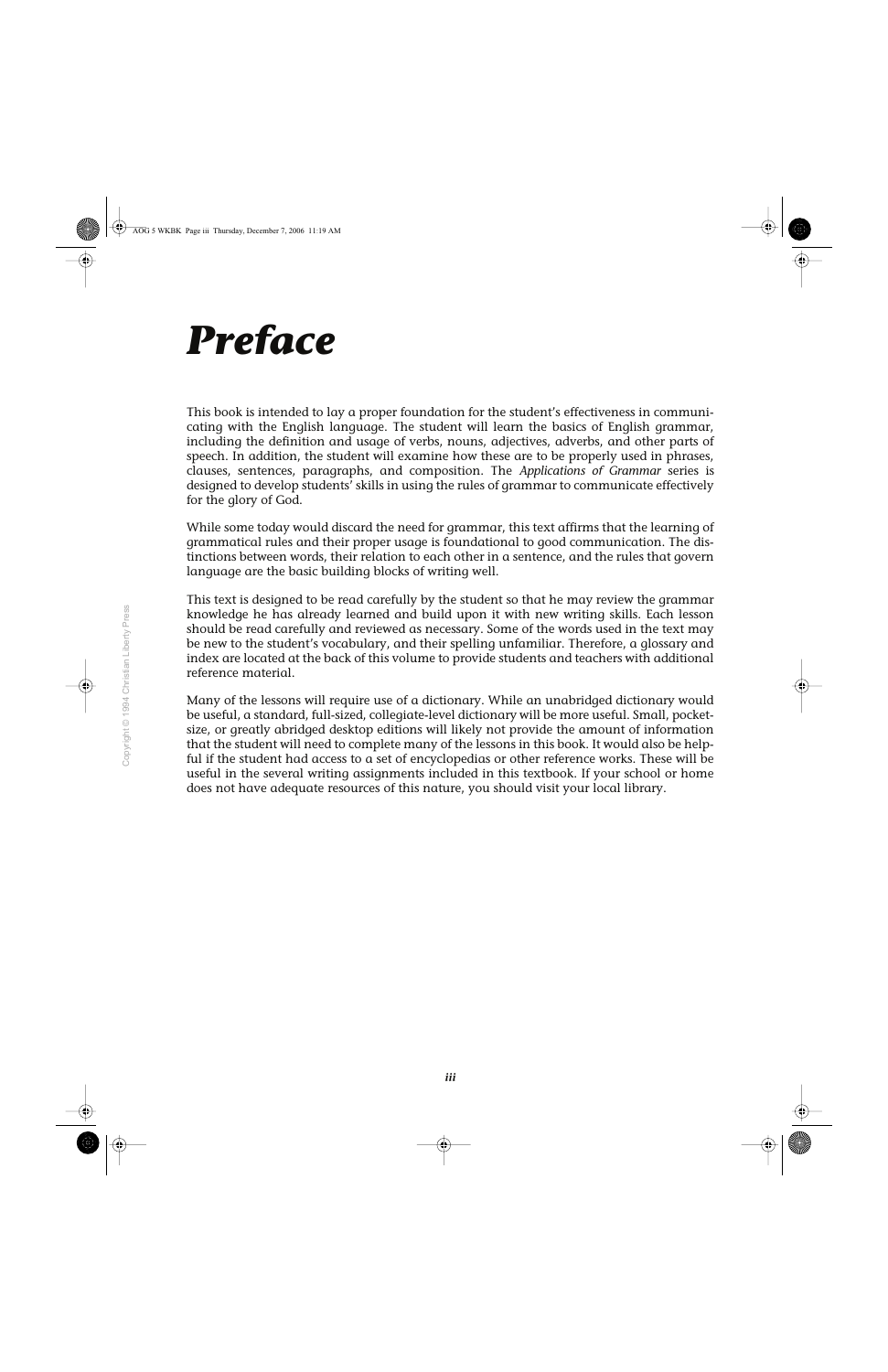#### *THE AUTHOR*

**Mrs. Annie Lee Sloan** earned her B.S. and M.S. degrees at East Texas State University and did postgraduate work at the University of Alabama, Tuscaloosa. She has taught in elementary and junior high schools for many years. Mrs. Sloan has also taught communication skills at Harry M. Ayers State Technical College in Anniston, Alabama.

#### *THE EDITOR*

**Garry J. Moes** is a freelance writer, textbook author, and communications consult from Murphys, California. He earned his bachelor of arts degree in journalism from Michigan State University, East Lansing, Michigan, and did his postgraduate research at Scandinavian Christian University's Nordic College of Journalism in Sweden. He was a writer, reporter, and editor for the Associated Press for twenty-one years and has been an essayist, international correspondent, and executive editor for several Christian periodicals.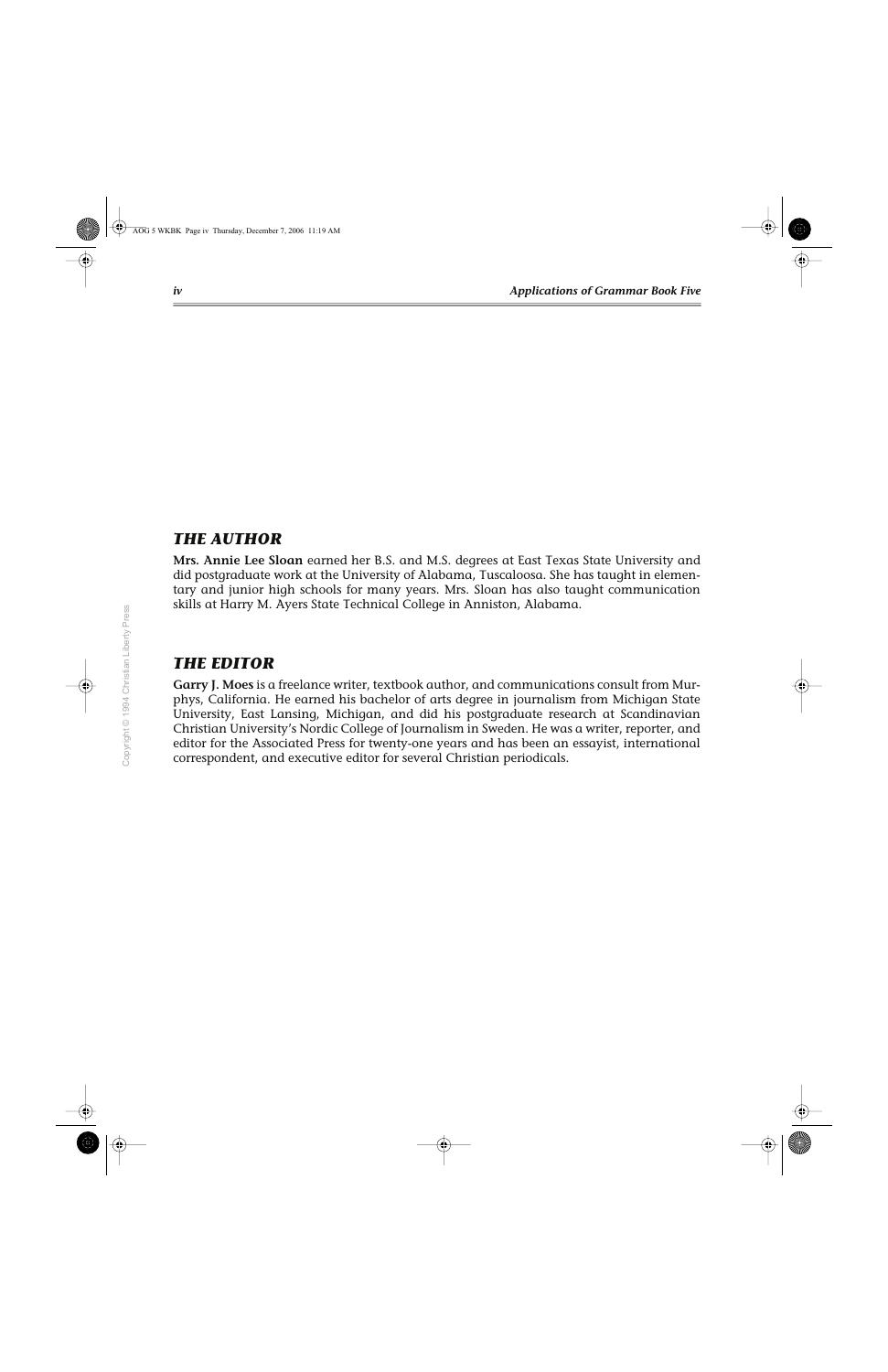## *Table of Contents*

|--|--|--|

## *Developing Communication Skills*

| <b>LESSON ONE</b>          |                                                                            |  |
|----------------------------|----------------------------------------------------------------------------|--|
| <b>LESSON TWO</b>          |                                                                            |  |
| <b>LESSON THREE</b>        |                                                                            |  |
| <b>LESSON FOUR</b>         | Spelling and Vocabulary -------------------------------3                   |  |
| <b>LESSON FIVE</b>         |                                                                            |  |
| <b>LESSON SIX</b>          | Classification of Nouns -------------------------------4                   |  |
| <b>LESSON SEVEN</b>        |                                                                            |  |
| <b>LESSON EIGHT</b>        | Abstract and Collective Nouns-----------------------------6                |  |
| <b>LESSON NINE</b>         |                                                                            |  |
| <b>LESSON TEN</b>          |                                                                            |  |
| <b>LESSON ELEVEN</b>       |                                                                            |  |
| <b>LESSON TWELVE</b>       | Spelling and Vocabulary -------------------------------11                  |  |
| <b>LESSON THIRTEEN</b>     |                                                                            |  |
| <b>LESSON FOURTEEN</b>     | Expository Paragraph -------------------------------12                     |  |
| <b>LESSON FIFTEEN</b>      | Subject-Verb Agreement------------------------------14                     |  |
| <b>LESSON SIXTEEN</b>      | Subject-Verb Agreement in Adjective Clauses - - - - - - - - - - - - - - 17 |  |
| <b>LESSON SEVENTEEN</b>    | Argumentative Paragraph---------------------------21                       |  |
| <b>LESSON EIGHTEEN</b>     |                                                                            |  |
| <b>LESSON NINETEEN</b>     |                                                                            |  |
| <b>LESSON TWENTY</b>       | Practice with Subject-Verb Agreement -------------------26                 |  |
| <b>LESSON TWENTY-ONE</b>   | Practice with Subject-Verb Agreement ------------------27                  |  |
| <b>LESSON TWENTY-TWO</b>   | Practice with Subject-Verb Agreement ------------------28                  |  |
| <b>LESSON TWENTY-THREE</b> |                                                                            |  |
| <b>LESSON TWENTY-FOUR</b>  | Spelling and Vocabulary ------------------------------29                   |  |
| <b>LESSON TWENTY-FIVE</b>  |                                                                            |  |
| <b>LESSON TWENTY-SIX</b>   |                                                                            |  |
| <b>LESSON TWENTY-SEVEN</b> |                                                                            |  |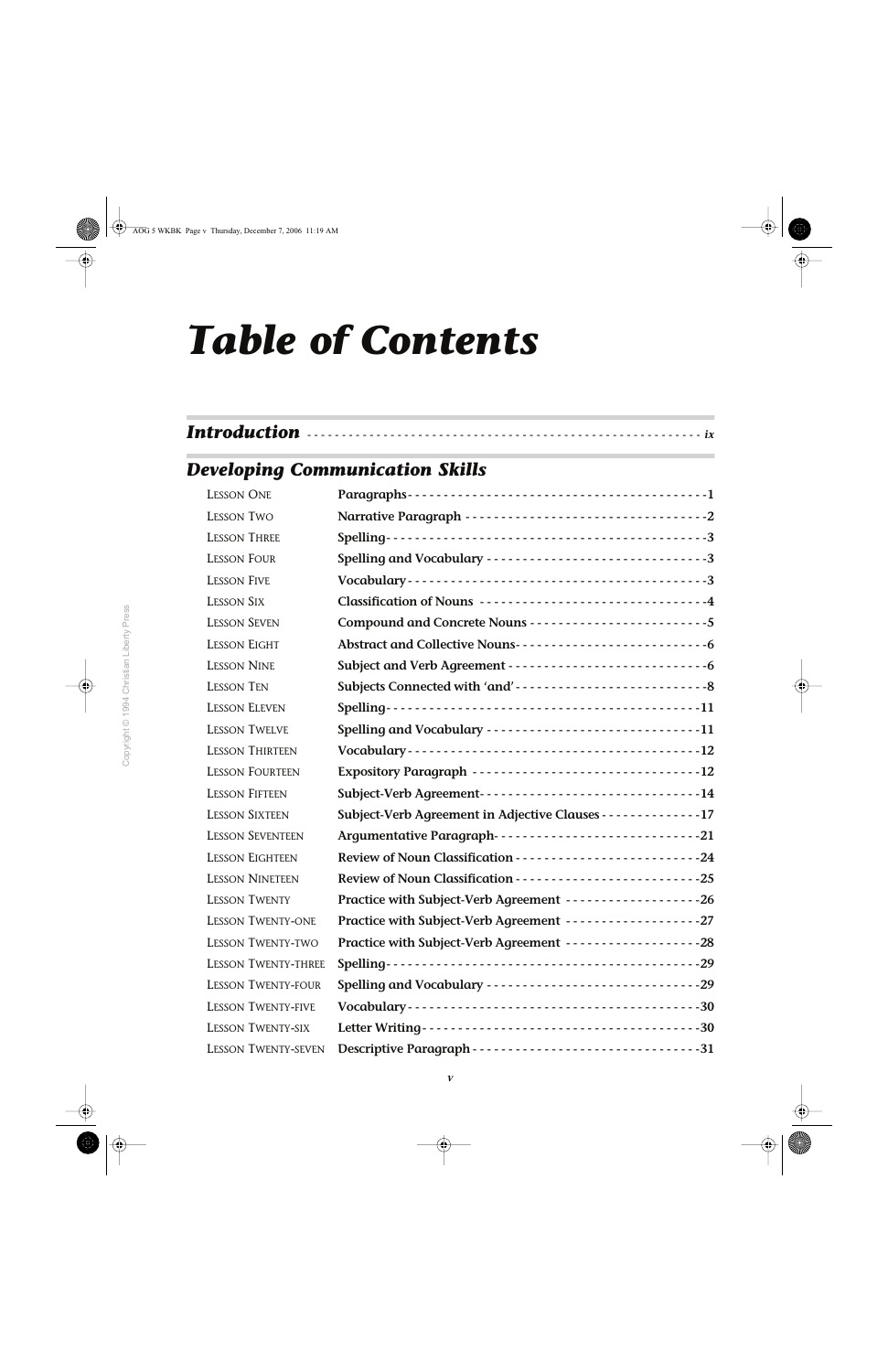<u> 1980 - Antonio Alemania, presidente del contento del contento del contento del contento del contento del con</u>

 $\overline{\phantom{0}}$ 

| <b>LESSON TWENTY-EIGHT</b> | Transitive and Intransitive Verbs -----------------------32                 |  |
|----------------------------|-----------------------------------------------------------------------------|--|
| <b>LESSON TWENTY-NINE</b>  | Practice with Sentence Designs, Voice, and Transitive &                     |  |
| <b>LESSON THIRTY</b>       |                                                                             |  |
| <b>LESSON THIRTY-ONE</b>   |                                                                             |  |
| <b>LESSON THIRTY-TWO</b>   |                                                                             |  |
| <b>LESSON THIRTY-THREE</b> |                                                                             |  |
| <b>LESSON THIRTY-FOUR</b>  | Compound Sentences--------------------------------43                        |  |
| <b>LESSON THIRTY-FIVE</b>  | Practice with Correlative Conjunctions------------------44                  |  |
| <b>LESSON THIRTY-SIX</b>   | Conjunctive Adverbs --------------------------------46                      |  |
| <b>LESSON THIRTY-SEVEN</b> |                                                                             |  |
| <b>LESSON THIRTY-EIGHT</b> |                                                                             |  |
| <b>LESSON THIRTY-NINE</b>  | Practice with Subordinating Conjunctions - - - - - - - - - - - - - - - - 50 |  |
| <b>LESSON FORTY</b>        |                                                                             |  |
| <b>LESSON FORTY-ONE</b>    |                                                                             |  |
| <b>LESSON FORTY-TWO</b>    | Practice With Clauses --------------------------------54                    |  |
| <b>LESSON FORTY-THREE</b>  |                                                                             |  |
| <b>LESSON FORTY-FOUR</b>   |                                                                             |  |
| <b>LESSON FORTY-FIVE</b>   |                                                                             |  |
| <b>LESSON FORTY-SIX</b>    |                                                                             |  |
| <b>LESSON FORTY-SEVEN</b>  | Variety in Adjective Clauses----------------------------59                  |  |
| <b>LESSON FORTY-EIGHT</b>  |                                                                             |  |
| <b>LESSON FORTY-NINE</b>   |                                                                             |  |
| <b>LESSON FIFTY</b>        |                                                                             |  |
| <b>LESSON FIFTY-ONE</b>    |                                                                             |  |
| <b>LESSON FIFTY-TWO</b>    |                                                                             |  |
| <b>LESSON FIFTY-THREE</b>  |                                                                             |  |
| <b>LESSON FIFTY-FOUR</b>   | Practice with Writing Numbers--------------------------75                   |  |
| <b>LESSON FIFTY-FIVE</b>   |                                                                             |  |
| <b>LESSON FIFTY-SIX</b>    | Practice with Writing Numbers and Abbreviations - - - - - - - - - 77        |  |
| <b>LESSON FIFTY-SEVEN</b>  | Word Meanings and Figurative Language - - - - - - - - - - - - - - - - 79    |  |
| <b>LESSON FIFTY-EIGHT</b>  |                                                                             |  |
| <b>LESSON FIFTY-NINE</b>   |                                                                             |  |
| <b>LESSON SIXTY</b>        |                                                                             |  |
| <b>LESSON SIXTY-ONE</b>    |                                                                             |  |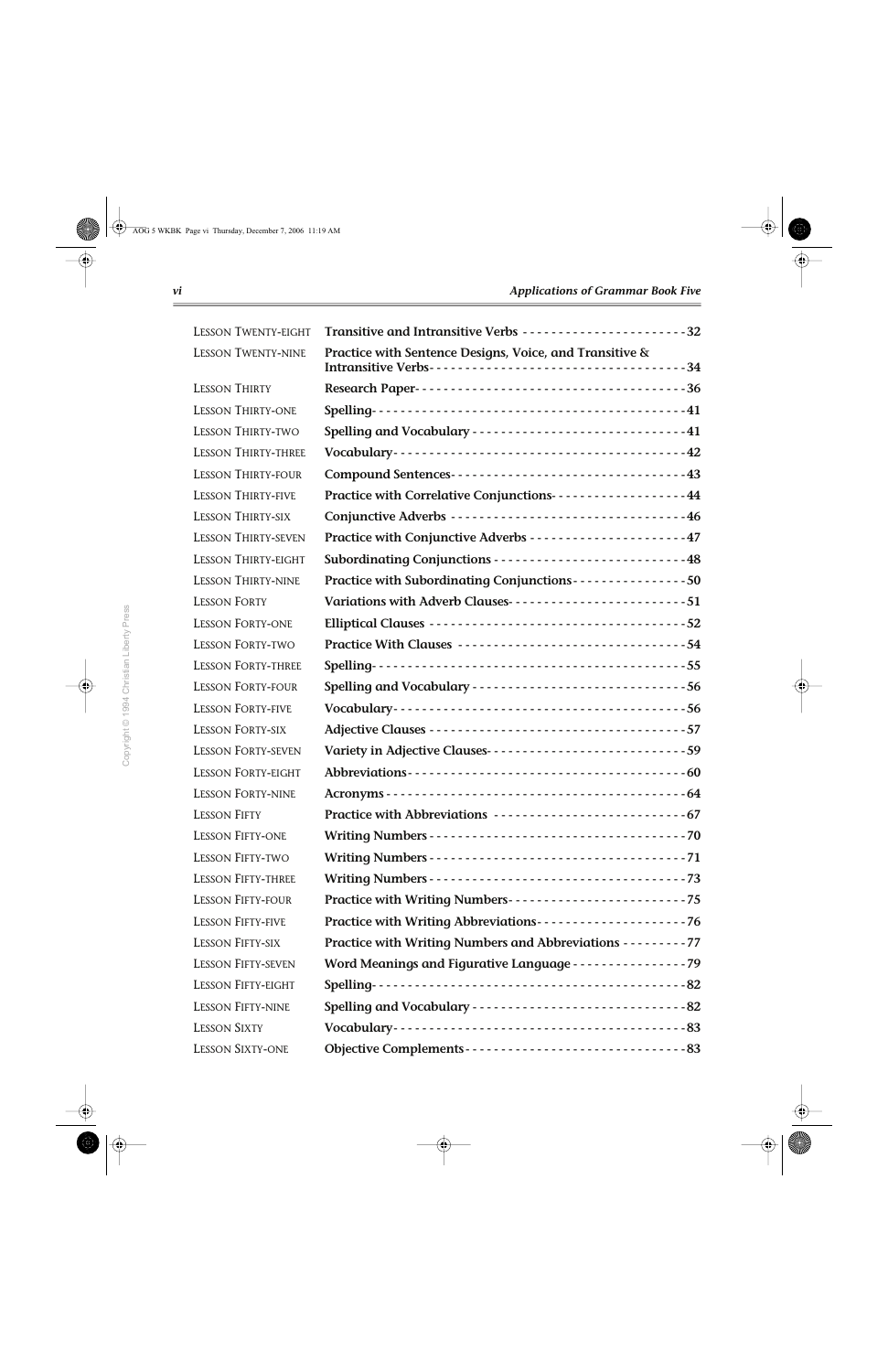$\overline{\phantom{a}}$ 

| <b>LESSON SIXTY-TWO</b>     |                                                            |
|-----------------------------|------------------------------------------------------------|
| <b>LESSON SIXTY-THREE</b>   |                                                            |
| <b>LESSON SIXTY-FOUR</b>    |                                                            |
| <b>LESSON SIXTY-FIVE</b>    |                                                            |
| <b>LESSON SIXTY-SIX</b>     |                                                            |
| <b>LESSON SIXTY-SEVEN</b>   |                                                            |
| <b>LESSON SIXTY-EIGHT</b>   |                                                            |
| <b>LESSON SIXTY-NINE</b>    | Spelling and Vocabulary --------------------------------91 |
| <b>LESSON SEVENTY</b>       |                                                            |
| <b>LESSON SEVENTY-ONE</b>   |                                                            |
| <b>LESSON SEVENTY-TWO</b>   | Tense and Tone of Verbs --------------------------------93 |
| <b>LESSON SEVENTY-THREE</b> |                                                            |
| <b>LESSON SEVENTY-FOUR</b>  |                                                            |
| <b>LESSON SEVENTY-FIVE</b>  |                                                            |
| <b>LESSON SEVENTY-SIX</b>   |                                                            |
| <b>LESSON SEVENTY-SEVEN</b> |                                                            |
| <b>LESSON SEVENTY-EIGHT</b> | Spelling and Vocabulary -----------------------------103   |
| <b>LESSON SEVENTY-NINE</b>  |                                                            |
| <b>LESSON EIGHTY</b>        | Argumentative Paragraph ---------------------------104     |
| <b>LESSON EIGHTY-ONE</b>    |                                                            |
| <b>LESSON EIGHTY-TWO</b>    |                                                            |
| <b>LESSON EIGHTY-THREE</b>  | Subject-Verb Agreement-----------------------------106     |
| <b>LESSON EIGHTY-FOUR</b>   | Subject-Verb Agreement-----------------------------108     |
| Lesson Eighty-five          |                                                            |
| <b>LESSON EIGHTY-SIX</b>    |                                                            |
| <b>LESSON EIGHTY-SEVEN</b>  | Errors with Abbreviations -----------------------------111 |
| <b>LESSON EIGHTY-EIGHT</b>  | Errors with Numbers ---------------------------------111   |
| <b>LESSON EIGHTY-NINE</b>   |                                                            |
| <b>LESSON NINETY</b>        |                                                            |
|                             |                                                            |
|                             |                                                            |
|                             |                                                            |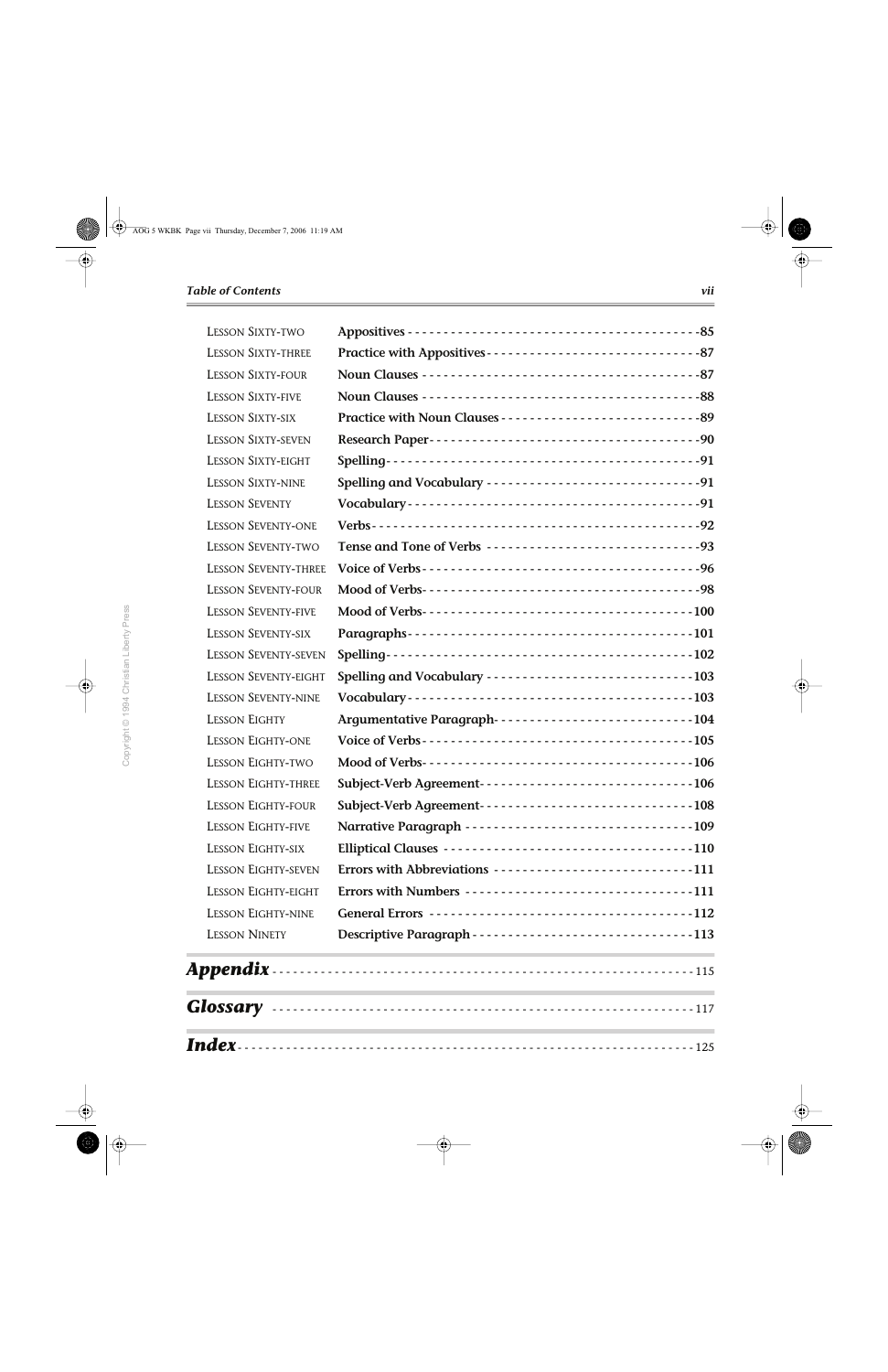#### *ACKNOWLEDGMENTS*

**The author wishes to give credit to the following sources from which facts were taken for this series and from which written permission has been granted to use these facts.**

*Anniston Star*, *The*, Joe Distelheim, exec. ed. (P.O. Box 189, Anniston, AL 36202).

*Compton's Encyclopedia*. (Chicago: Compton's Learning Company).

*National Parkways*, E.R. Randell, ed. (Casper, WY: World-Wide Research and Publishing Company).

#### **The following were consulted on grammatical topics during revision and editing:**

- *Associated Press Stylebook and Libel Manual*, *The*, revised edition, Christopher W. French, ed. (Reading, MA: Addison-Wesley Publishing Company, Inc., 1987).
- Chapman, James A., *Handbook of Grammar and Composition*, 2nd ed., revised. (Pensacola, FL: A Beka Book Publications, 1985).
- Fowler, H. W., *A Dictionary of Modern English Usage*, 2nd ed., revised and edited by Sir Ernest Gowers. (Oxford: Oxford University Press, 1985).
- Kierzek, John M., and Walker Gibson, *The Macmillan Handbook of English*, 6th ed., revised by Robert F. Willson, Jr. (New York: Macmillan Publishing Co., Inc., 1977).

Leslie, Louis A., *20,000 Words*, 7th ed. (New York: McGraw-Hill Book Company,1977).

- Webster, Noah, *American Dictionary of the English Language*, facsimile 1st ed., 1828, 5th ed. (San Francisco: Foundation for American Christian Education, 1987).
- *Webster's II New Riverside Dictionary*. (New York: The Berkley Publishing Group, copyright 1984, Houghton Mifflin Company).
- *Webster's Third New International Dictionary*, unabridged, Philip Babcock Gove, sen. ed. (Springfield, MA: Merriam-Webster Inc., Publishers, 1986).
- Wykoff, George S., and Harry Shaw, *The Harper Handbook of College Composition*, 2nd ed. (New York: Harper & Brothers, Publishers, 1957).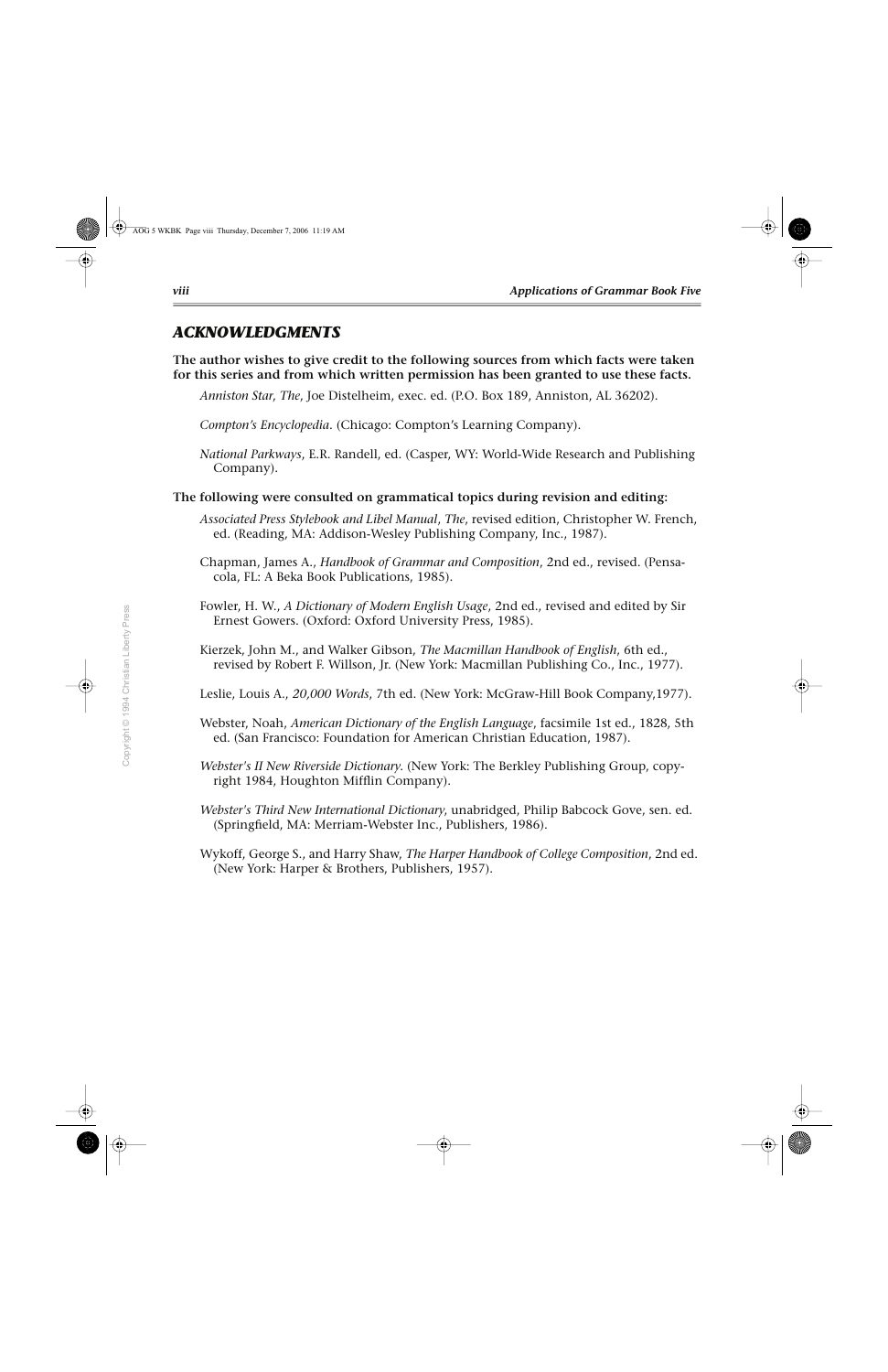## *Introduction*

## *THE CHRISTIAN VIEW OF LANGUAGE*

Students often wonder why they have to study grammar and composition when they already know how to talk and write. Although basic communication skills may be evident, every student needs to thoroughly learn not only how language works but how to use it accurately. In order to speak and write well, students must acquire a proper understanding of grammatical definitions, functions, structures, and rules so that they may verbalize their thoughts with clarity and precision. Few skills are more important to Christian students than the ability to effectively communicate through the written and spoken word.

The student will be able to study language more purposefully if he begins with an understanding of the Christian view of language. Sadly, some students merely study language and grammar because they have been made to do so. They fail to grasp that, because we are made in God's image, good communication is essential to our service to God. As an image bearer of God, the student should consider how the Bible can direct his study of language. Through faith in Jesus Christ he can be reconciled to God and learn how to use language to the end for which it was created. Because language did not originate with us, we do not have the right to use it any way we wish. We must be guided by the Bible. Language skills are not neutral; they must be oriented toward reading, writing, and speaking the truth in love. Linguistic abilities should be developed as part of the student's chief end to glorify God and enjoy Him forever.

### *GOD IS THE ORIGIN OF LANGUAGE*

In the beginning God created the heaven and the earth. And the earth was without form and void; and darkness was upon the face of the deep. And the Spirit of God moved over the face of the waters. And God *said* … (Genesis 1:1–3).

God is the origin of language, for the three persons of the Trinity spoke to each other before time began. When the Father, the Son, and the Holy Spirit speak to each other eternally, their communication is perfect; there is never one word of misunderstanding! The Son of God is called the *Word* of God, and the Holy Spirit searches the mind of God and communicates with spiritual words (1 Corinthians 2:10–13). When God created the heavens and the earth, He spoke it into existence by the Word of His power. When He spoke, He uttered a series of sounds—audible symbols that communicated His meaning and brought the creation into being. When God spoke, His Word conveyed both infinite power and eternal meaning—*infinite power* because He manifested His absolute will, and *eternal meaning* because He expressed His infinite mind. His infinite wisdom is revealed in creation, and the creatures He has made serve the purpose of communicating His glory. Thus the rock, for example, is used as a picture of God's unchanging character. Creation itself was designed to provide the basic terms and environment for language.

## *GOD GAVE MAN THE GIFT OF LANGUAGE*

When God created man in His own image, He gave him the gift of language—the ability to communicate with words. He gave man the ability, like Himself, to convey meaning with his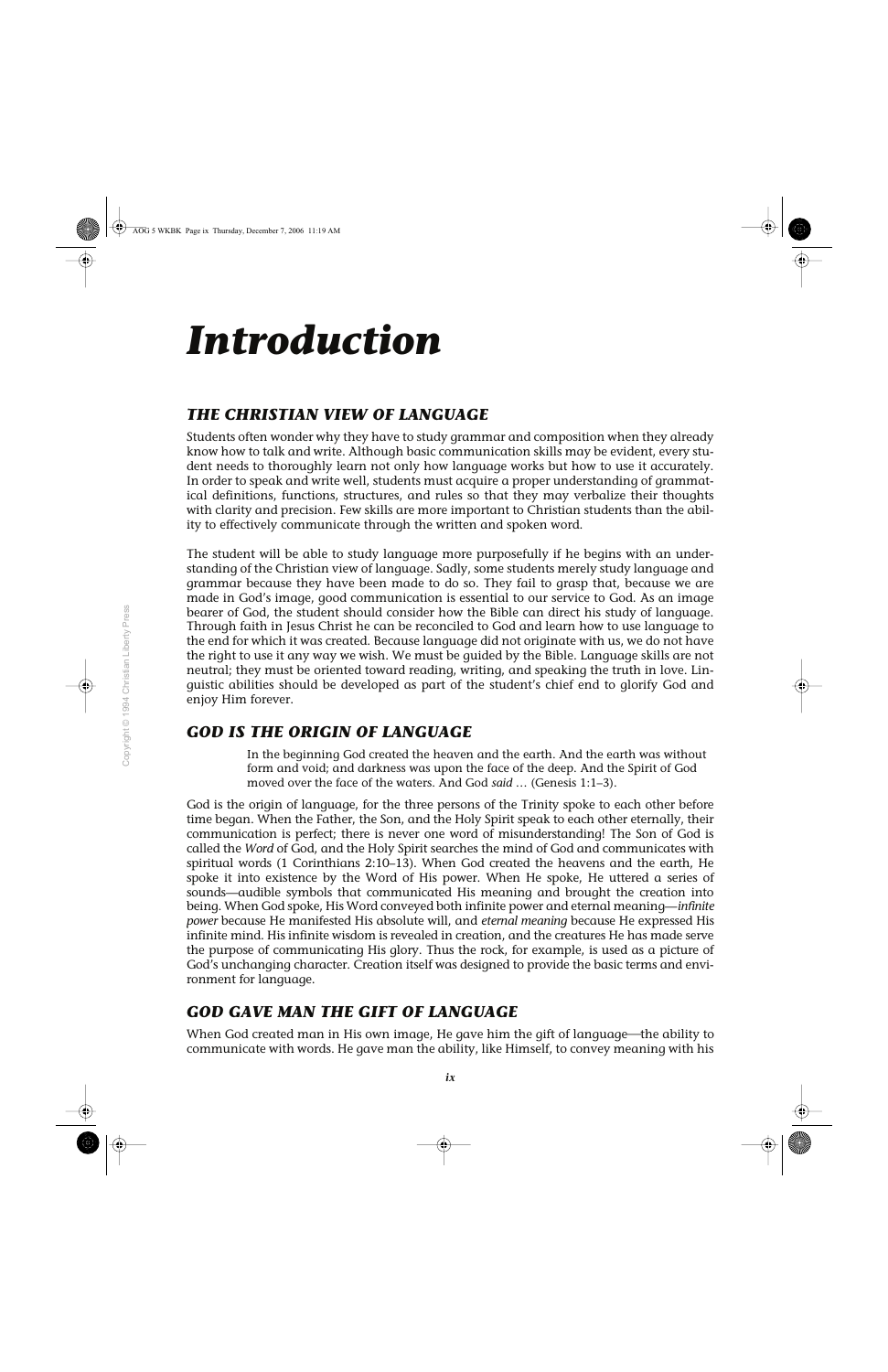words, but He did not impart the infinite creative power of His speech. Thus, God's Word is the final authority, and men are to speak in submission to that Word. The language of man is to be subject to God, for man by his speech has no power to create or change what God has made. Yet there is a great power to human speech. It not only sets on fire the course of our lives but the course of history as well (James 3:6).

Because language is a gift of God, it has a purpose. It was given first of all as the means by which God would communicate to man. As such, it has a high and holy place in our lives. From the beginning God chose to communicate with man. The first words spoken to Adam and Eve were His charge, "Be fruitful, and multiply, and replenish the earth …" (Genesis 1:28). God's desire to communicate with Adam and Eve in the Garden of Eden was central to their fellowship. They "heard the voice of the Lord God walking in the cool of the day…" (Genesis 3:8). Secondly, language was given so that man would respond to God. God created mankind to praise His name and answer His call. Thirdly, it was given for men to communicate with each other in subjection to God's word. People were given the ability to talk to one another and thereby develop marriage, the family, and other social relationships. The primary instrument for building these relationships is verbal communication. God's purpose for language should direct our study of it.

#### *RULES FOR COMMUNICATION*

For many students, rules are a burden to be disregarded. But the student who is willing to submit to God's order will seek to develop precision in communicating. Because God is a God of order and truth, He has demonstrated the proper use of language in His speech from the dawn of history. For people to communicate properly and effectively with one another, God not only gave language but with it the basic principles of good communication. This does not mean that we have a divinely revealed set of rules from God, but we can learn from the Bible's use of language and build upon the principles that have been learned in the past. In particular, the Bible and the Christian religion have had a central role in molding the English language.

Consequently, the study of grammar—the body of rules for speaking and writing—should be based on the fact that God is the Creator of language and thereby the Originator of its order. Good grammar reflects His logic and manifests the orderly structure of His mind. By learning the rules of proper usage, the student will know how to make his thoughts known and communicate in a compelling manner. His purpose is not simply to be able to communicate, however, but to use language effectively to communicate God's truth.

Language and grammar are not mere human conventions that spring from chance evolution to fill a human need. Language expresses a people's culture, religion, and history. This is why language changes over time. Each language has its own characteristics and rules of usage. But every language displays an underlying unity with other languages. Every language is a verbal system of communication. Each has similar patterns of grammar, though not expressed in exactly the same way. Yet at bottom, the basic principles of grammatical structure are common to every language, which is why writings from one language can be translated into another. While the basic principles of grammar may be adapted in unique ways, these are derived from the original language given by God to man.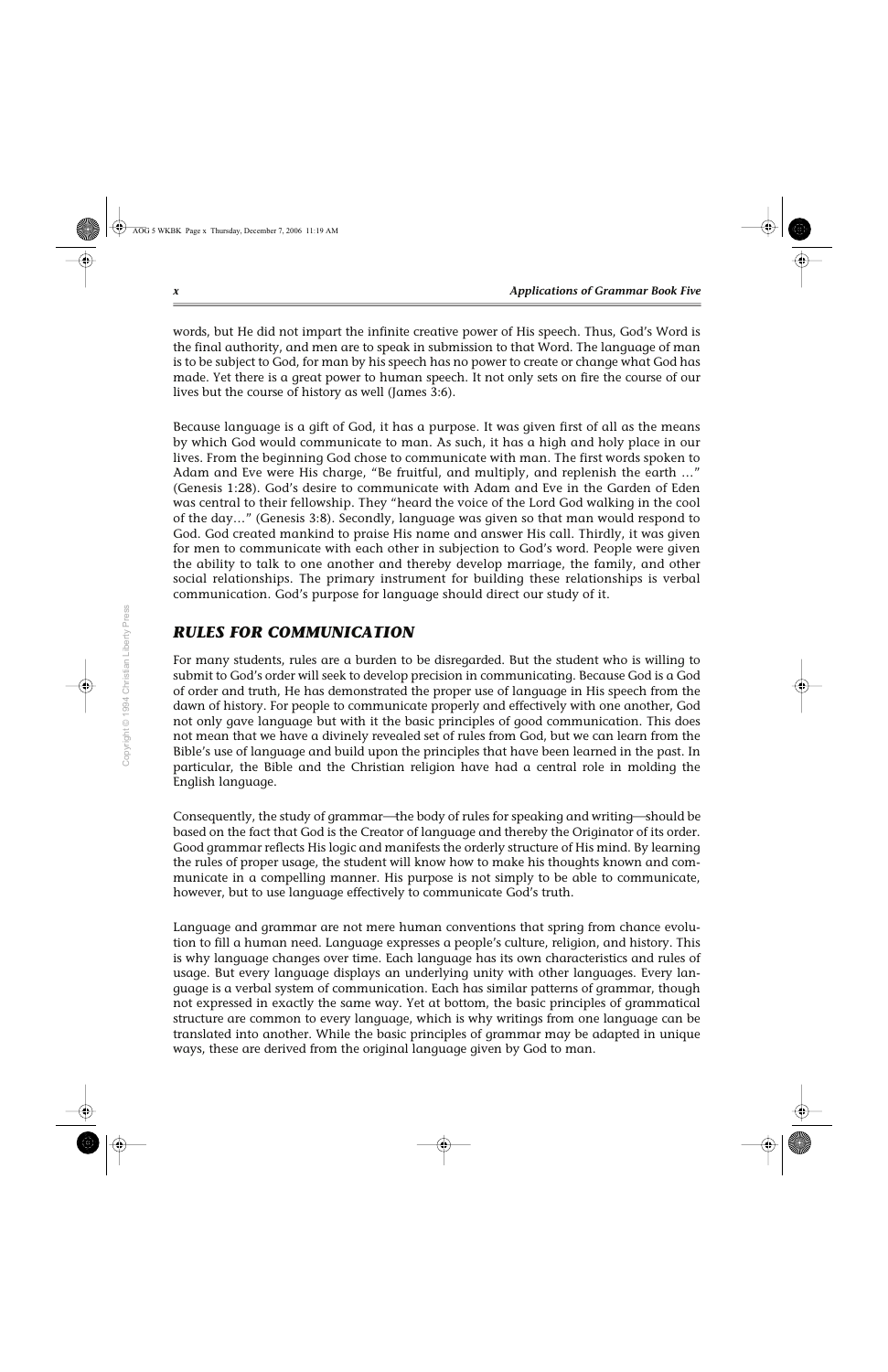### *LANGUAGE CORRUPTED BY SIN*

After our first parents sinned, the same Voice that spoke the world into existence now stood in judgment over mankind. And the language that had been given as a gift to man by the Father of Truth had now been distorted by the Father of Lies. That which was created to praise and worship God had now been used to rebel against the Author of language. Man's fellowship with the Living God had been broken, and he no longer desired to hear Him speak.

In addition, the Bible tells us that after the Great Flood, men united by a common language sought unity apart from God at the Tower of Babel. Seeing this, God confused their one language by dividing it into many and scattered them over the face of the whole earth. Language was thus changed by God to keep men from disobeying His mandate. Because of these different languages, there are now barriers between men when they communicate; and sin has continued to pervert the use of language, making it an instrument of lies and manipulation. Today, there are those who would reject all form and grammar and seek to justify any use of language and any breaking of the rules of grammar. As a result, confusion reigns in many quarters, and many people have great difficulty clearly articulating their thoughts in speech and writing.

## *THE RESTORATION OF LANGUAGE IN JESUS CHRIST*

God chose to restore language in His Son. Jesus, as the second Adam, was sent into the world to undo the sin of the first Adam and its consequences (Romans 5:19). Jesus, who is the Word, was with God in the creation because He is God (John 1:1–3). Jesus is the *logos* or revelation of God to man, for God has spoken to us in His Son (Hebrews 1:1, 2). There is no other name under heaven given among men, whereby we must be saved (Acts 4:12). God's will to communicate with man was one factor that motivated Him to restore language to its rightful state in Christ Jesus. By His death and resurrection, Christ not only provides forgiveness of sin, but also newness of life to those who receive Him by faith. As the Truth, Christ calls His disciples to speak the oracles of God (1 Peter 4:11), lay aside lies, and speak truth to one another (Ephesians 4:25). Jesus is the true source of the meaning of all things. He declared, "'I am the Alpha and Omega, the Beginning and the End,' says the Lord, 'who is and who was and who is to come, the Almighty'" (Rev. 1:8). As R. J. Rushdoony states:

> Christ's statement has reshaped Western languages and grammars, and, through Bible translation, is reshaping the languages of peoples all over the world. Bible translation is an exacting task, because it involves in effect the reworking of a language in order to make it carry the meaning of the Bible. This means a new view of the world, of God, time and language.… Our ideas of grammar, of tense, syntax, and structure, of thought and meaning, bear a Christian imprint.<sup>1</sup>

Students who profess the Christian faith should have a unique appreciation of the role of verbal communication. It is the Christian, above all, who should seek to be clear and accurate in his use of the written word. His God-given duty is to use language with integrity and accuracy for the sake of promoting the gospel and Kingdom of Jesus Christ. Noah Webster saw this in his day when he wrote:

> If the language can be improved in regularity, so as to be more easily acquired by our own citizens, and by foreigners, and thus be rendered a more useful instrument for

<sup>1.</sup> Rousas J. Rushdoony, *The Philosophy of the Christian Curriculum* (Vallecito, CA: Ross House Books, 1985), p. 49–50.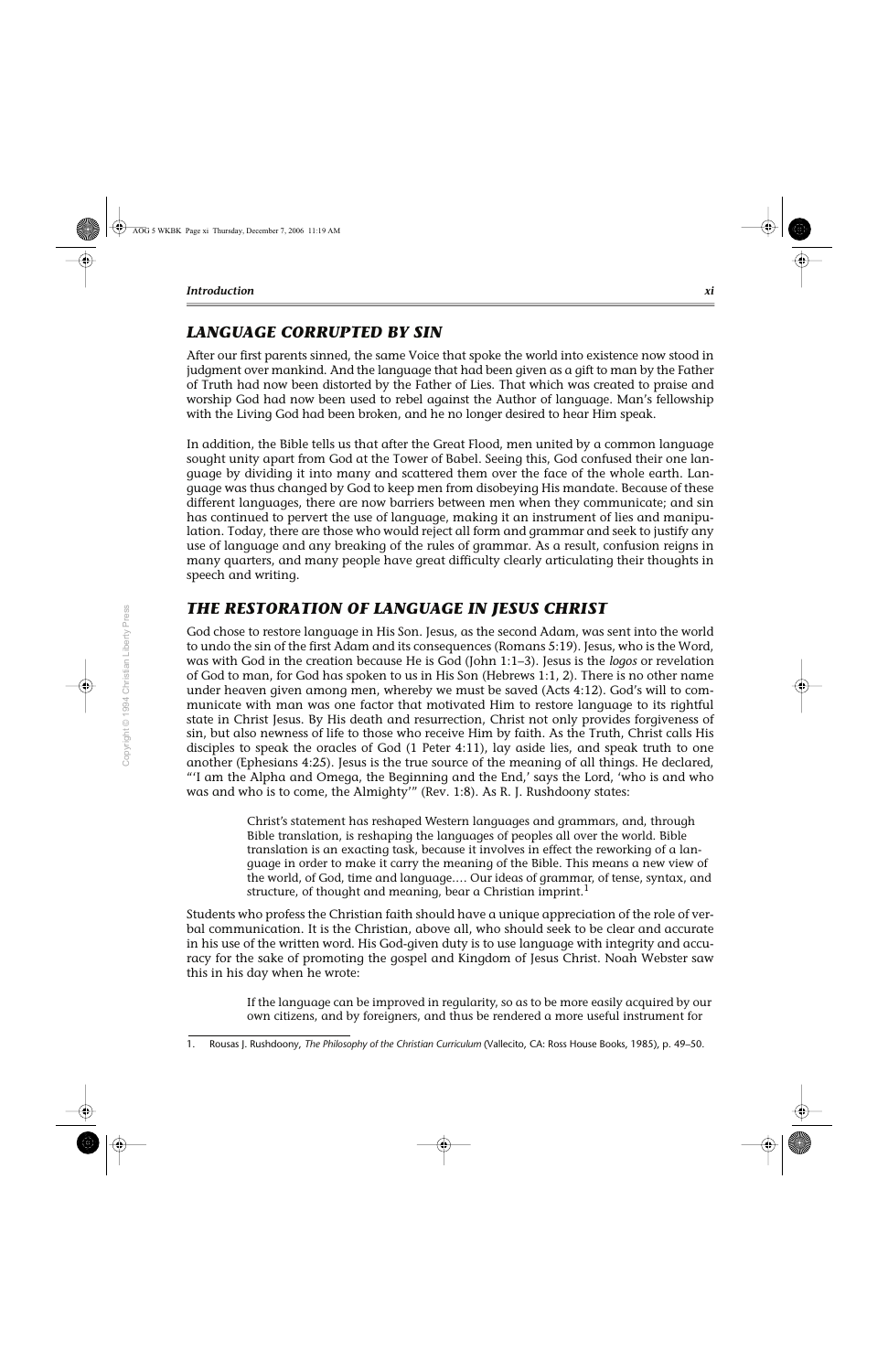the propagation of science, arts, civilization and Christianity; if it can be rescued from the mischievous influence of …that dabbling spirit of innovation which is perpetually disturbing its settled usages and filling it with anomalies; if, in short, our vernacular language can be redeemed from corruptions, and…our literature from degradation; it would be a source of great satisfaction to me to be one among the instruments of promoting these valuable objects. $<sup>2</sup>$ </sup>

To show that the Christian has the marvelous opportunity to employ language and its power for the service of the gospel, Gary DeMar asserts:

> Ideas put to paper and acted upon with the highest energy and uncompromising zeal can change the world. Even the worst ideas have been used for this very purpose. If minds are going to be transformed and civilizations changed, then Christians must learn to write and write well. Writing is a sword, mightier than all the weapons of war because writing carries with it ideas that penetrate deeper than any bullet. Writing about the right things in the right way can serve as an antidote to the writings of skepticism and tyranny that have plundered the hearts and minds of generations of desperate people around the world....<sup>3</sup>

Language as the gift of God needs to be cultivated for serving God. It will not only help the student in academic studies, but in every area of communication, at home, at church, and on the job. Proper English skills are a great asset in serving Christ effectively in one's calling. The student's skill in using English will make a good first impression when he sits for an interview and as he labors in the workplace. The student should take advantage of the time and opportunity he now has available to develop proficiency in English communication. May God bless you as you seek to glorify Him, not only by learning the proper use of English, but in using God's gift of language to spread His Word to every nation.

<sup>2.</sup> Noah Webster, *An American Dictionary of the English Language* (New York, NY: S. Converse, 1828); reprint by (San Francisco, CA: Foundation for American Christian Education, 1987), preface.

<sup>3.</sup> Gary DeMar, *Surviving College Successfully* (Brentwood, TN: Wolgemuth & Hyatt Publishers, Inc., 1988), p.225.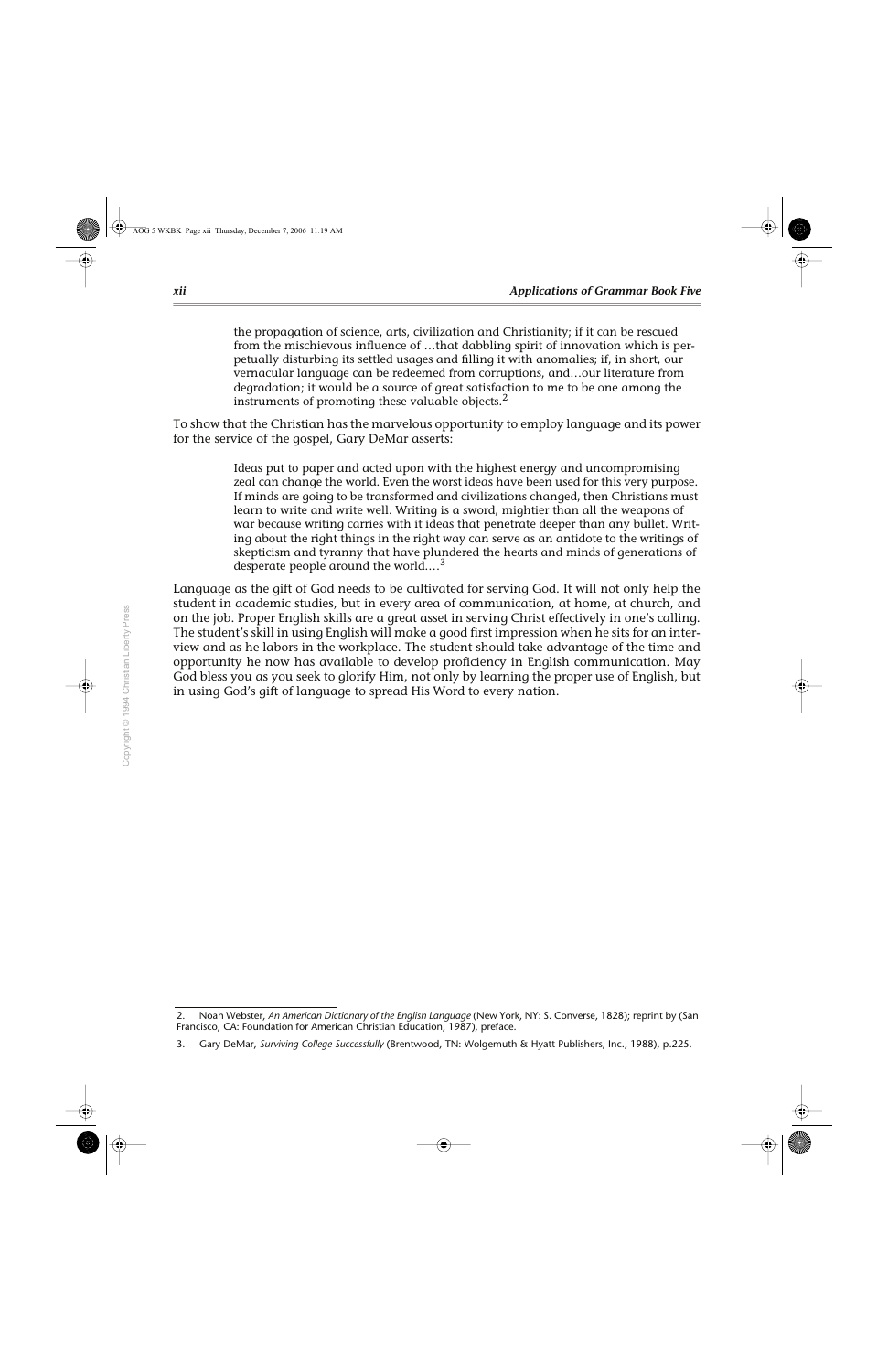

## *Developing Communication Skills*

## **Lesson One**

## - *Paragraphs*

A **paragraph** is *a group of sentences*, all of which tell about the same *topic*. Every paragraph has one basic sentence called the *topic sentence*, which has two principal parts: the *topic* and the *clew*. The *topic* is definite and specific; whereas, the *clew* is general enough to give the writer room for explanations and information developing the topic.

**Example:** *Religion is a necessary, an indispensable element in any great human character*. There is no living without it. Religion is the tie that connects man to his Creator, and holds him to his throne. (Daniel Webster, 1782–1852)

In the paragraph above, the first sentence (italicized) is the topic sentence, stating the main theme or idea of the paragraph. Within the topic sentence *religion* is the specific or definite topic, and the rest of the sentence contains the general clew. This topic sentence tells us that all of the remaining sentences in the paragraph should deal with the subject of religion and should tell us how religion is a necessary part of human greatness. When we examine the other two sentences in this paragraph, we see that both of them indeed deal with religion and give us additional information on how religion is indispensable.

The *topic sentence* is a guide to both the writer and the reader. It helps the writer to remain focused on his subject and to avoid introducing irrelevant material that may confuse the reader or distract from the writer's point. A good topic sentence helps the reader follow the logical progression of the writer's thoughts.

Although simple sentences are perhaps the clearest and most effective types of topic sentences, a good writer will use a variety of topic sentences if his work extends for several paragraphs. Topics may be stated in phrases or in clauses of compound, complex, or compoundcomplex sentences. Topic sentences may be declarative, interrogatory, exclamatory, or imperative. (*See Glossary for definitions of these terms*.)

Paragraphs can generally be classified in one of four categories:

- 1. *Expository* paragraphs *explain* a topic.
- 2. *Narrative* paragraphs *tell* a story.
- 3. *Descriptive* paragraphs *describe* a topic.
- 4. *Argumentative* paragraphs make a statement and try to prove it to be true.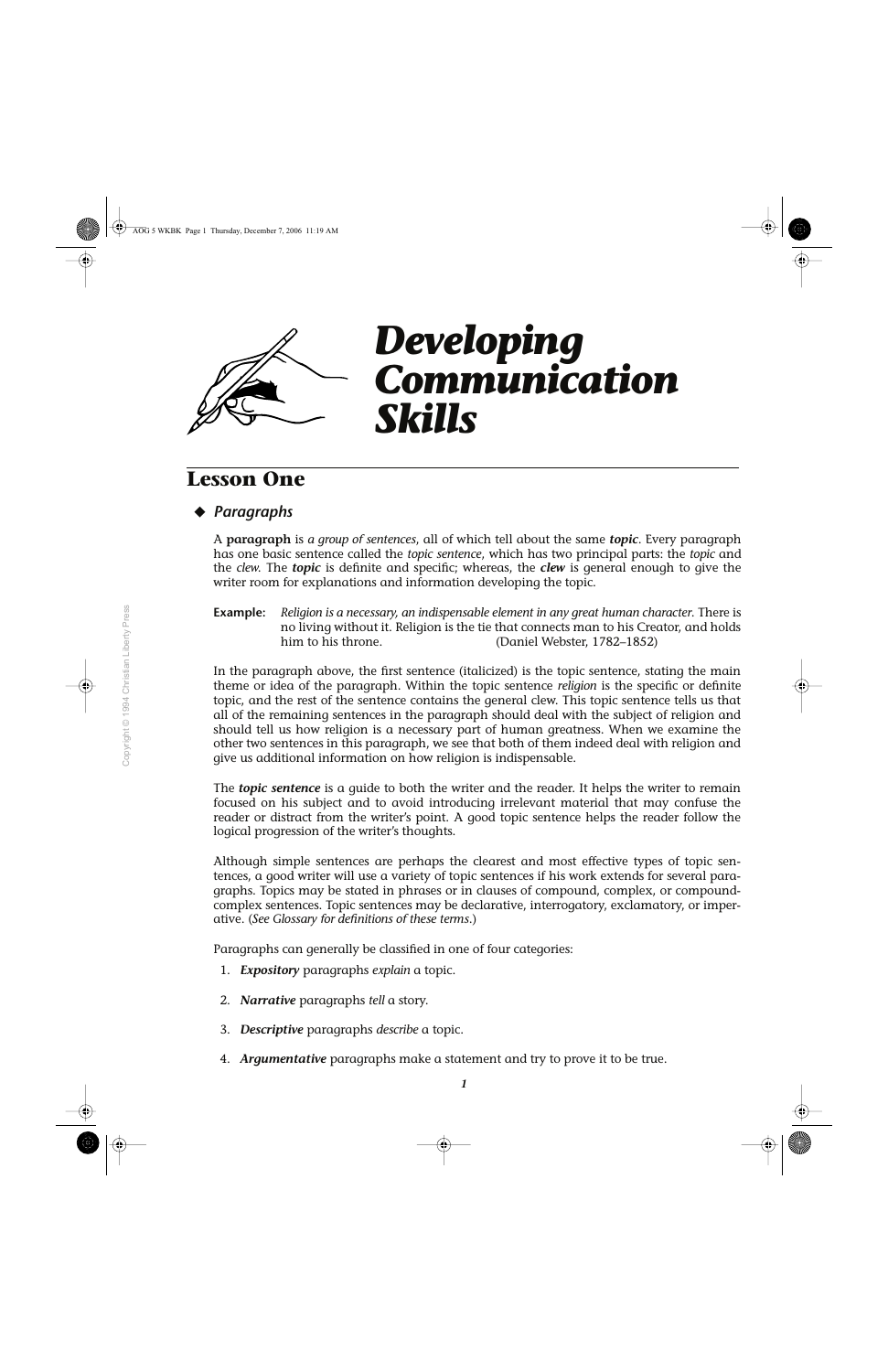To review what you have learned about paragraphs in this lesson, complete the following:

A paragraph is a \_\_\_\_\_\_\_\_\_\_\_\_ of sentences, all of which tell about the same \_\_\_\_\_\_\_\_\_\_. A paragraph has one basic sentence called the \_\_\_\_\_\_\_\_\_\_\_ sentence, which has two principal parts: the \_\_\_\_\_\_\_\_\_\_\_ and the \_\_\_\_\_\_\_\_\_\_. The \_\_\_\_\_\_\_\_\_\_\_\_ is definite and specific; whereas, the setting is general enough to give the writer room for explanations and information to the topic.

Expository paragraphs \_\_\_\_\_\_\_\_\_\_\_\_\_\_\_\_\_\_\_\_\_\_\_\_\_\_\_\_\_.

Narrative paragraphs \_\_\_\_\_\_\_\_\_\_\_\_\_\_\_\_\_\_\_\_\_\_\_\_\_\_\_\_\_.

| Descriptive paragraphs |  |
|------------------------|--|
|                        |  |

| Argumentative paragraphs |  |  |
|--------------------------|--|--|
|                          |  |  |
|                          |  |  |

## **Lesson Two**

### - *Narrative Paragraph*

Write a *narrative paragraph* about an experience that you had during the summer. Choose your topic carefully so that your teacher can easily identify both your topic and your clew. Then be sure that all you write fits both. Remember that narrative writing *tells a story*. It answers the questions: *What happened? How did it happen? When did it happen? Where did it happen? Who was involved?*

\_\_\_\_\_\_\_\_\_\_\_\_\_\_\_\_\_\_\_\_\_\_\_\_\_\_\_\_\_\_\_\_\_\_\_\_\_\_\_\_\_\_\_\_\_\_\_\_\_\_\_\_\_\_\_\_\_\_\_\_\_\_\_\_\_\_\_\_\_\_\_\_\_\_\_\_\_\_\_\_\_\_\_\_\_\_\_

\_\_\_\_\_\_\_\_\_\_\_\_\_\_\_\_\_\_\_\_\_\_\_\_\_\_\_\_\_\_\_\_\_\_\_\_\_\_\_\_\_\_\_\_\_\_\_\_\_\_\_\_\_\_\_\_\_\_\_\_\_\_\_\_\_\_\_\_\_\_\_\_\_\_\_\_\_\_\_\_\_\_\_\_\_\_\_

\_\_\_\_\_\_\_\_\_\_\_\_\_\_\_\_\_\_\_\_\_\_\_\_\_\_\_\_\_\_\_\_\_\_\_\_\_\_\_\_\_\_\_\_\_\_\_\_\_\_\_\_\_\_\_\_\_\_\_\_\_\_\_\_\_\_\_\_\_\_\_\_\_\_\_\_\_\_\_\_\_\_\_\_\_\_\_

\_\_\_\_\_\_\_\_\_\_\_\_\_\_\_\_\_\_\_\_\_\_\_\_\_\_\_\_\_\_\_\_\_\_\_\_\_\_\_\_\_\_\_\_\_\_\_\_\_\_\_\_\_\_\_\_\_\_\_\_\_\_\_\_\_\_\_\_\_\_\_\_\_\_\_\_\_\_\_\_\_\_\_\_\_\_\_

\_\_\_\_\_\_\_\_\_\_\_\_\_\_\_\_\_\_\_\_\_\_\_\_\_\_\_\_\_\_\_\_\_\_\_\_\_\_\_\_\_\_\_\_\_\_\_\_\_\_\_\_\_\_\_\_\_\_\_\_\_\_\_\_\_\_\_\_\_\_\_\_\_\_\_\_\_\_\_\_\_\_\_\_\_\_\_

\_\_\_\_\_\_\_\_\_\_\_\_\_\_\_\_\_\_\_\_\_\_\_\_\_\_\_\_\_\_\_\_\_\_\_\_\_\_\_\_\_\_\_\_\_\_\_\_\_\_\_\_\_\_\_\_\_\_\_\_\_\_\_\_\_\_\_\_\_\_\_\_\_\_\_\_\_\_\_\_\_\_\_\_\_\_\_

\_\_\_\_\_\_\_\_\_\_\_\_\_\_\_\_\_\_\_\_\_\_\_\_\_\_\_\_\_\_\_\_\_\_\_\_\_\_\_\_\_\_\_\_\_\_\_\_\_\_\_\_\_\_\_\_\_\_\_\_\_\_\_\_\_\_\_\_\_\_\_\_\_\_\_\_\_\_\_\_\_\_\_\_\_\_\_

\_\_\_\_\_\_\_\_\_\_\_\_\_\_\_\_\_\_\_\_\_\_\_\_\_\_\_\_\_\_\_\_\_\_\_\_\_\_\_\_\_\_\_\_\_\_\_\_\_\_\_\_\_\_\_\_\_\_\_\_\_\_\_\_\_\_\_\_\_\_\_\_\_\_\_\_\_\_\_\_\_\_\_\_\_\_\_

\_\_\_\_\_\_\_\_\_\_\_\_\_\_\_\_\_\_\_\_\_\_\_\_\_\_\_\_\_\_\_\_\_\_\_\_\_\_\_\_\_\_\_\_\_\_\_\_\_\_\_\_\_\_\_\_\_\_\_\_\_\_\_\_\_\_\_\_\_\_\_\_\_\_\_\_\_\_\_\_\_\_\_\_\_\_\_

\_\_\_\_\_\_\_\_\_\_\_\_\_\_\_\_\_\_\_\_\_\_\_\_\_\_\_\_\_\_\_\_\_\_\_\_\_\_\_\_\_\_\_\_\_\_\_\_\_\_\_\_\_\_\_\_\_\_\_\_\_\_\_\_\_\_\_\_\_\_\_\_\_\_\_\_\_\_\_\_\_\_\_\_\_\_\_

\_\_\_\_\_\_\_\_\_\_\_\_\_\_\_\_\_\_\_\_\_\_\_\_\_\_\_\_\_\_\_\_\_\_\_\_\_\_\_\_\_\_\_\_\_\_\_\_\_\_\_\_\_\_\_\_\_\_\_\_\_\_\_\_\_\_\_\_\_\_\_\_\_\_\_\_\_\_\_\_\_\_\_\_\_\_\_

\_\_\_\_\_\_\_\_\_\_\_\_\_\_\_\_\_\_\_\_\_\_\_\_\_\_\_\_\_\_\_\_\_\_\_\_\_\_\_\_\_\_\_\_\_\_\_\_\_\_\_\_\_\_\_\_\_\_\_\_\_\_\_\_\_\_\_\_\_\_\_\_\_\_\_\_\_\_\_\_\_\_\_\_\_\_\_

\_\_\_\_\_\_\_\_\_\_\_\_\_\_\_\_\_\_\_\_\_\_\_\_\_\_\_\_\_\_\_\_\_\_\_\_\_\_\_\_\_\_\_\_\_\_\_\_\_\_\_\_\_\_\_\_\_\_\_\_\_\_\_\_\_\_\_\_\_\_\_\_\_\_\_\_\_\_\_\_\_\_\_\_\_\_\_

\_\_\_\_\_\_\_\_\_\_\_\_\_\_\_\_\_\_\_\_\_\_\_\_\_\_\_\_\_\_\_\_\_\_\_\_\_\_\_\_\_\_\_\_\_\_\_\_\_\_\_\_\_\_\_\_\_\_\_\_\_\_\_\_\_\_\_\_\_\_\_\_\_\_\_\_\_\_\_\_\_\_\_\_\_\_\_

\_\_\_\_\_\_\_\_\_\_\_\_\_\_\_\_\_\_\_\_\_\_\_\_\_\_\_\_\_\_\_\_\_\_\_\_\_\_\_\_\_\_\_\_\_\_\_\_\_\_\_\_\_\_\_\_\_\_\_\_\_\_\_\_\_\_\_\_\_\_\_\_\_\_\_\_\_\_\_\_\_\_\_\_\_\_\_

\_\_\_\_\_\_\_\_\_\_\_\_\_\_\_\_\_\_\_\_\_\_\_\_\_\_\_\_\_\_\_\_\_\_\_\_\_\_\_\_\_\_\_\_\_\_\_\_\_\_\_\_\_\_\_\_\_\_\_\_\_\_\_\_\_\_\_\_\_\_\_\_\_\_\_\_\_\_\_\_\_\_\_\_\_\_\_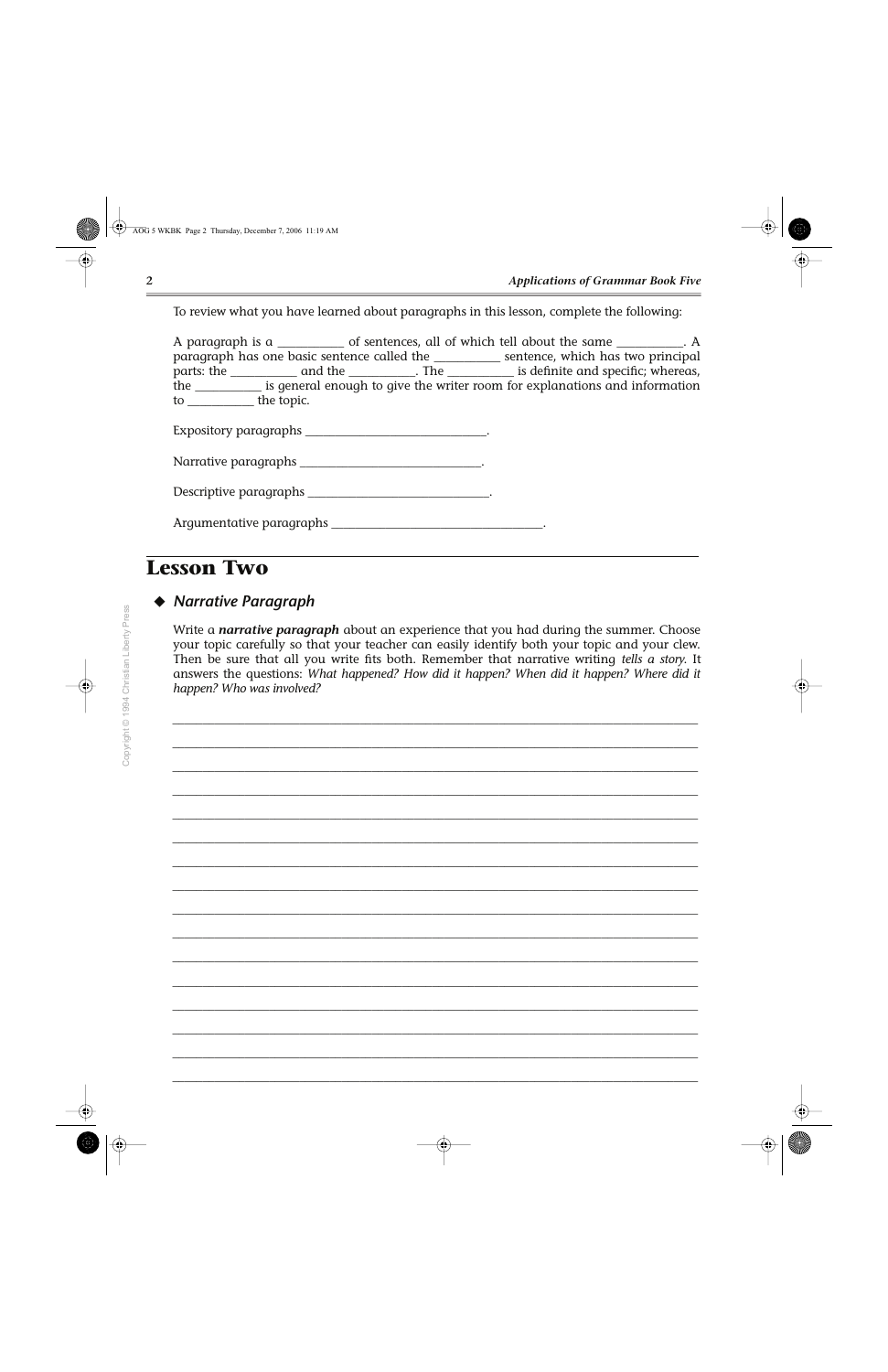## **Lesson Three**

### ◆ Spelling

Learn to pronounce and spell the following words.

- 1. singular 7. prepositional 13. refrigerator
	-
	-
- 
- 
- 
- 2. pictorial 8. determined 14. recognition
- 3. expository 9. compound 15. respectfully
- 4. narrative 10. collective 16. advancement
- 5. descriptive 11. concrete 17. exploration
- 6. argumentative 12. independence 18. representation

## **Lesson Four**

#### ◆ *Spelling and Vocabulary*

Learn to pronounce, spell, and identify the following words.

- 1. antecedent 6. companionship 11. mascot
- 2. eroded 7. originality 12. obscured
	-
	-
	-
- 5. designate 10. technology

## **Lesson Five**

### - *Vocabulary*

Write the words from *Lesson 4* beside their definitions in the following.

- 1. Fellowship among friends
- 2. Substituting abstract representations for concrete objects
- 3. A noun or pronoun to which another pronoun refers
- 4. Become inferior in quality or value
- 5. Expressed without reference to a specific instance or object
- 6. Person, animal, or object adopted by a group as a symbol
- 7. Worn away
- 8. Newness or freshness in design, style, or idea
- 9. The application of scientific knowledge, especially in industry
- 
- 3. diseased 8. immunized 13. symbolic
- 4. abstract 9. initially 14. deteriorate
- 
- 
- -
	-
	- -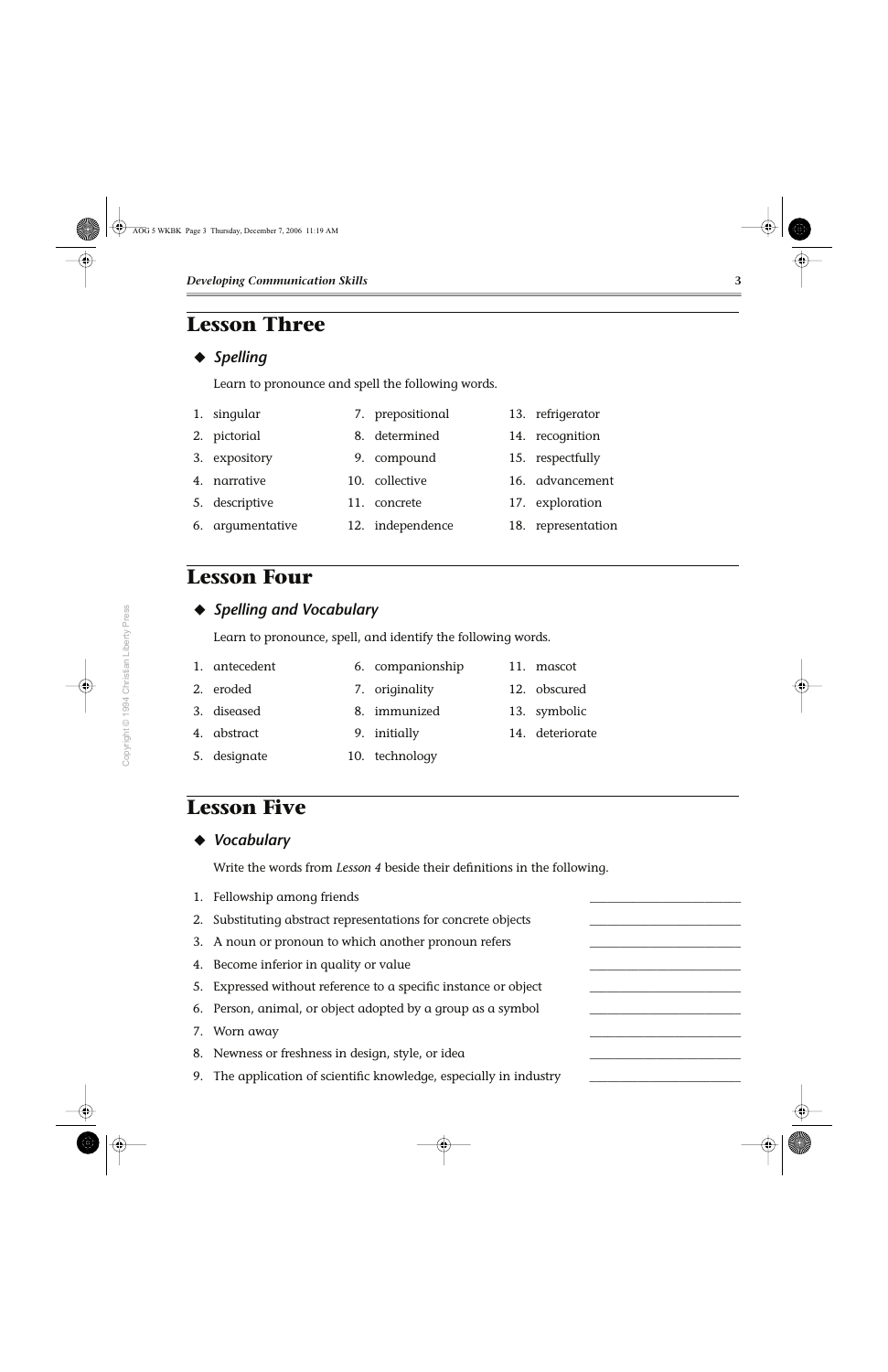10. Sickly; lacking health or soundness, disordered 11. Protected against disease 12. Not clearly seen 13. To point out, characterize, appoint, or select 14. At first \_\_\_\_\_\_\_\_\_\_\_\_\_\_\_\_\_\_\_\_\_\_\_\_\_

## **Lesson Six**

## - *Classification of Nouns*

**Nouns** are words that name *persons, places, things, qualities, actions*, or *ideas*. Nouns are classified as *common* or *proper*. *Common nouns* refer to the general names of people, places, things, qualities, actions, or ideas. *Proper nouns* refer to specific names of members of these groupings. Proper nouns always begin with a *capital letter*.

#### **Examples:**

|                 | <b>Common Nouns</b> | <b>Proper Nouns</b>           |
|-----------------|---------------------|-------------------------------|
| Person:         | neighbor            | Sally                         |
| Place:          | school              | Central Christian High School |
| Thing:          | refrigerator        | <b>General Electric</b>       |
| Idea:           | religion            | Christianity                  |
| <b>Quality:</b> | ethnicity           | <b>Jewishness</b>             |
| <b>Action:</b>  | division            | Balkanization                 |

Write lists of common nouns and some proper nouns that might be related to them.



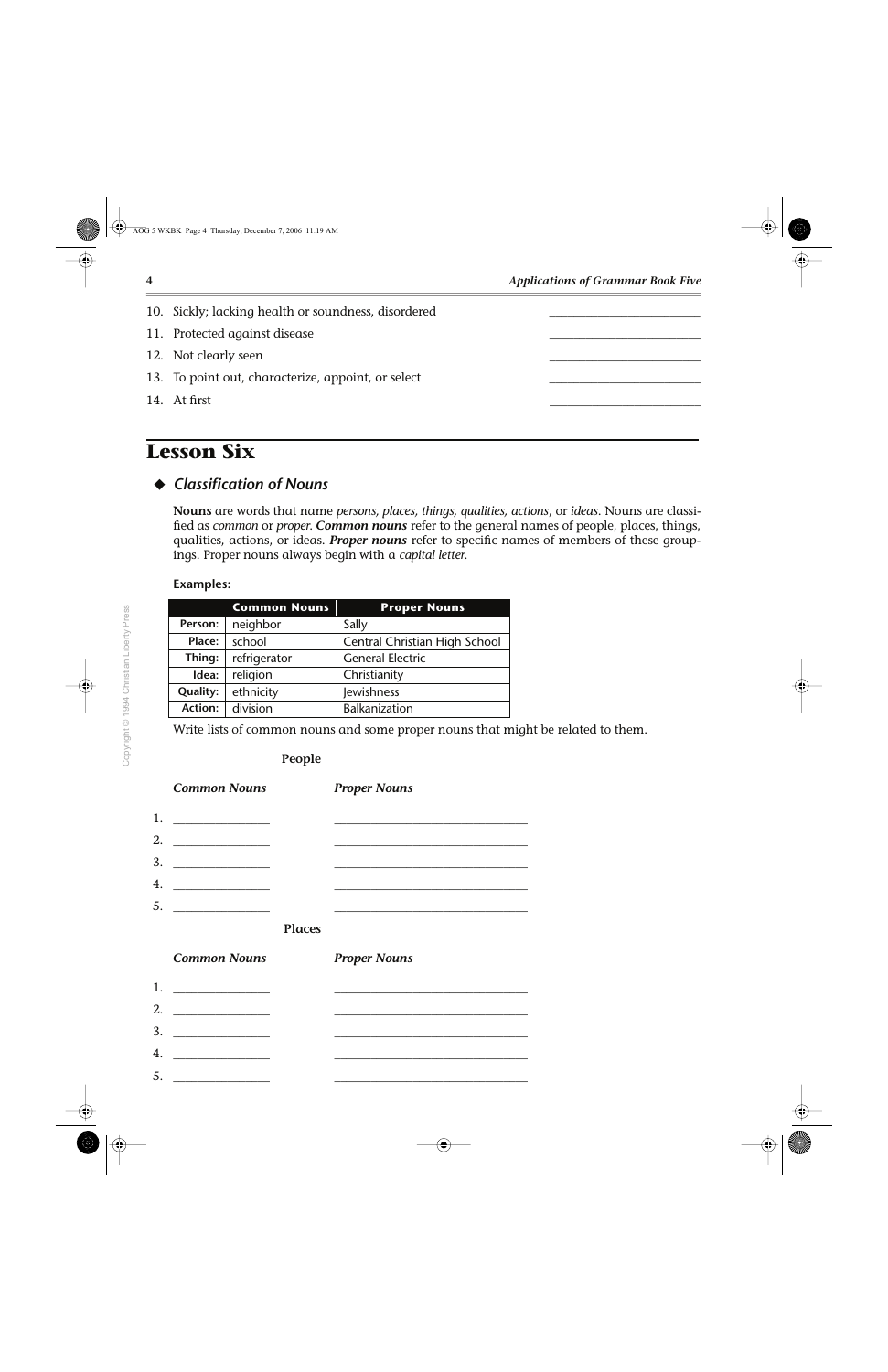| aına | אי |
|------|----|
|      |    |
|      |    |

| <b>Common Nouns</b>                              | <b>Proper Nouns</b>                                                                                                                                                                                                           |
|--------------------------------------------------|-------------------------------------------------------------------------------------------------------------------------------------------------------------------------------------------------------------------------------|
| 1.                                               |                                                                                                                                                                                                                               |
| 2.                                               |                                                                                                                                                                                                                               |
| 3.<br><u> 1989 - Johann Barbara, martxa a</u>    | the control of the control of the control of the control of the control of the control of the control of the control of the control of the control of the control of the control of the control of the control of the control |
| 4.<br><u> 1989 - Johann Barbara, martin basa</u> | <u> 1989 - Andrea Santa Andrea Andrea Andrea Andrea Andrea Andrea Andrea Andrea Andrea Andrea Andrea Andrea Andr</u>                                                                                                          |
| 5.                                               | the control of the control of the control of the control of the control of the control of the control of the control of the control of the control of the control of the control of the control of the control of the control |
| Ideas, Qualities, or Actions                     |                                                                                                                                                                                                                               |
| <b>Common Nouns</b>                              | <b>Proper Nouns</b>                                                                                                                                                                                                           |
| 1.                                               |                                                                                                                                                                                                                               |
| 2.                                               |                                                                                                                                                                                                                               |
|                                                  |                                                                                                                                                                                                                               |
| 3.                                               |                                                                                                                                                                                                                               |

## **Lesson Seven**

5. \_\_\_\_\_\_\_\_\_\_\_\_\_\_\_\_ \_\_\_\_\_\_\_\_\_\_\_\_\_\_\_\_\_\_\_\_\_\_\_\_\_\_\_\_\_\_\_\_

#### - *Compound and Concrete Nouns*

*Nouns*, both common and proper, may also be classified as *compound, concrete, collective*, or *abstract*. In this lesson, we will consider *compound* and *concrete* nouns.

*Compound nouns* consist of two or more words joined into a single noun. The parts of some compound nouns may be joined by hyphens. Others, often proper nouns, consist of two words *not* connected by hyphens.

**Examples:** *bookcase, sister-in-law, Bay Area*

Make a list of some *compound nouns*.

| Joined | Hyphenated | Two-word |
|--------|------------|----------|
|        |            |          |
|        |            |          |
|        |            |          |
|        |            |          |
|        |            |          |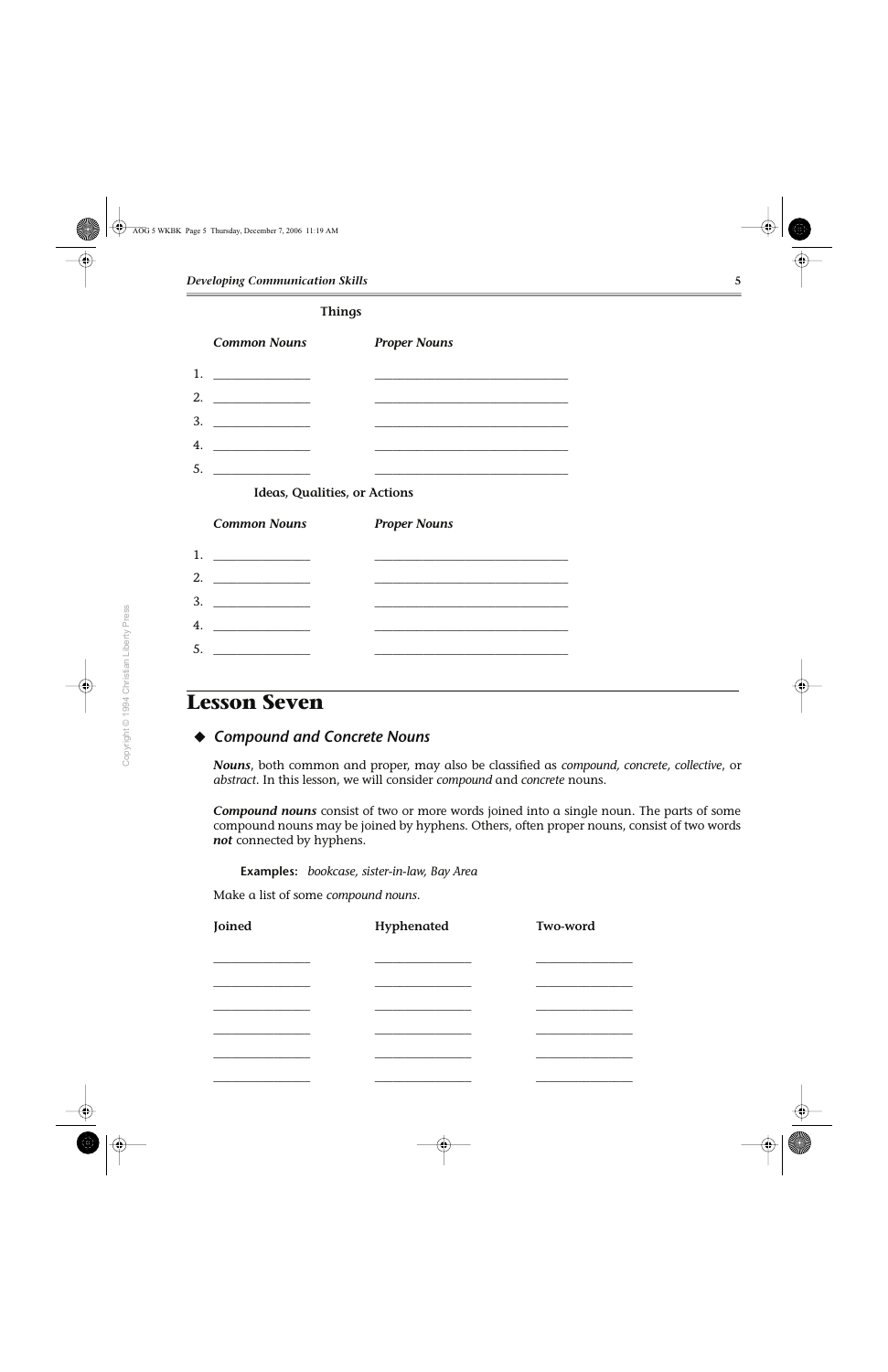*Concrete nouns* are words that name objects that can be perceived by the senses of touch, sight, taste, hearing, or smell.

**Examples:** *wind, animal, milk, laughter, smoke*

Make a list of some concrete nouns.

| Sight | <b>Hearing</b> | <b>Touch</b> | <b>Taste</b> | <b>Smell</b> |
|-------|----------------|--------------|--------------|--------------|
|       |                |              |              |              |
|       |                |              |              |              |
|       |                |              |              |              |
|       |                |              |              |              |

## **Lesson Eight**

#### ◆ Abstract and Collective Nouns

*Abstract nouns* are words naming concepts that cannot be perceived by the senses. Generally, they name *ideas* or *qualities*. Complete the following list with additional *abstract nouns*.

|    | kindness           | O.                                                                                                                                                                                                                                   |     |
|----|--------------------|--------------------------------------------------------------------------------------------------------------------------------------------------------------------------------------------------------------------------------------|-----|
| 2. | companionship      | <u> 1989 - Alexandr Store Books and the Store Books and the Store Books and the Store Books and the Store Books and the Store Books and the Store Books and the Store Books and the Store Books and the Store Books and the Stor</u> | 12. |
| 3. | leadership         | 8.                                                                                                                                                                                                                                   | 13. |
| 4. | management         | 9.                                                                                                                                                                                                                                   | 14. |
| 5. | <i>originality</i> | 10.                                                                                                                                                                                                                                  | 15. |

*Collective nouns* refer to groups considered as units. They may name *people, places, things, ideas, qualities,* or *actions*. Complete the following list with additional collective nouns.

| 1. | <u>assembly</u> | J. | 9    |
|----|-----------------|----|------|
| 2. | <u>band</u>     | o. | 10.  |
| 3. | collection      |    | -01. |
| 4. | news            | O. |      |

## **Lesson Nine**

#### ◆ Subject and Verb Agreement

*Verbs* must agree with their subjects in *number* and *person*. The term **number** refers to whether a noun is *singular* or *plural*. The term **person** usually refers to *pronouns* and indicates whether the subject is the one speaking (*first person*), the one spoken to (*second person*), or the one spoken about (*third person*).

In this lesson and the next one, we will be concerned with *agreement in number* between subjects and verbs. If the subject is singular, the verb must also be \_\_\_\_\_\_\_\_\_\_\_\_\_\_. If the subject is plural, the verb must also be \_\_\_\_\_\_\_\_\_\_\_\_\_\_.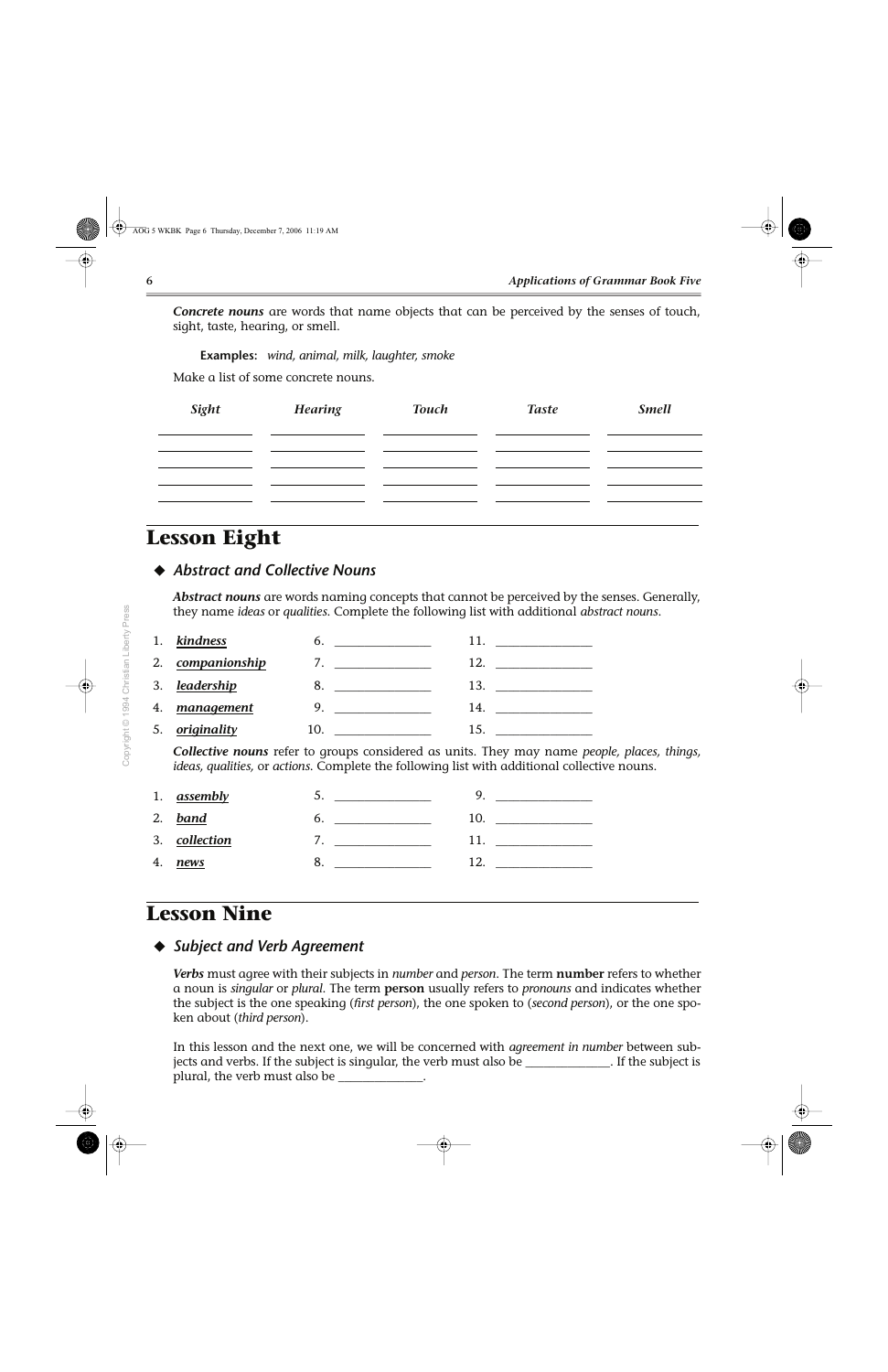Confusion often arises when a subject of a certain number is followed by a prepositional phrase containing a noun or pronoun of another number. Generally, prepositional phrases following a subject do not affect the number of the subject.

**Examples:** 1. The *horses* in the pasture *were grazing* contentedly.

2. The *corn* in the fields *was* still green.

Sometimes, however, the object of the preposition in a prepositional phrase following a subject is the antecedent of an *indefinite-pronoun subject*. The antecedent in the prepositional phrase then determines the number of the subject and verb, since pronouns must agree with their antecedents in number, just as subjects and verbs must agree in number.

**Examples:** 1. *Some* of the **vegetables** *are* ruined.

*Some* of the **water** *is* dirty.

2. *One third* of the **land** *is* badly eroded.

*One third* of the **trees** *are* diseased.

From the examples above, you can see that if the subject is an indefinite pronoun or a fraction, its number is determined by its antecedent (in bold type above), which, in these examples, is the object of the preposition following the subject.

As a general rule, nouns ending with *s* are *plural*, while action verbs ending with *s* are *singular* in *number, present tense*, and in the *third person*.

**Examples:** 1. The *rain* (singular subject) in our area *continues* (singular verb) to come.

2. Those *musicians* (plural subject) *amaze* (plural verb) me with their skill.

Below each of the following sentences, write the subject, the correct verb, and the number of the subject-verb construction.

1. The bridge connecting the islands (has, have) been closed.

*subject* \_\_\_\_\_\_\_\_\_\_\_\_\_\_ *verb* \_\_\_\_\_\_\_\_\_\_\_\_\_\_ *number* \_\_\_\_\_\_\_\_\_\_\_\_\_\_

2. More than half of the citizens (was, were) opposed to the project.

*subject* \_\_\_\_\_\_\_\_\_\_\_\_\_\_ *verb* \_\_\_\_\_\_\_\_\_\_\_\_\_\_ *number* \_\_\_\_\_\_\_\_\_\_\_\_\_\_

3. Some of them (has, have) always wanted to stay home on holidays.

*subject* \_\_\_\_\_\_\_\_\_\_\_\_\_\_ *verb* \_\_\_\_\_\_\_\_\_\_\_\_\_\_ *number* \_\_\_\_\_\_\_\_\_\_\_\_\_\_

4. One of the doctors' chief objections (has, have) been a fear of the spread of disease.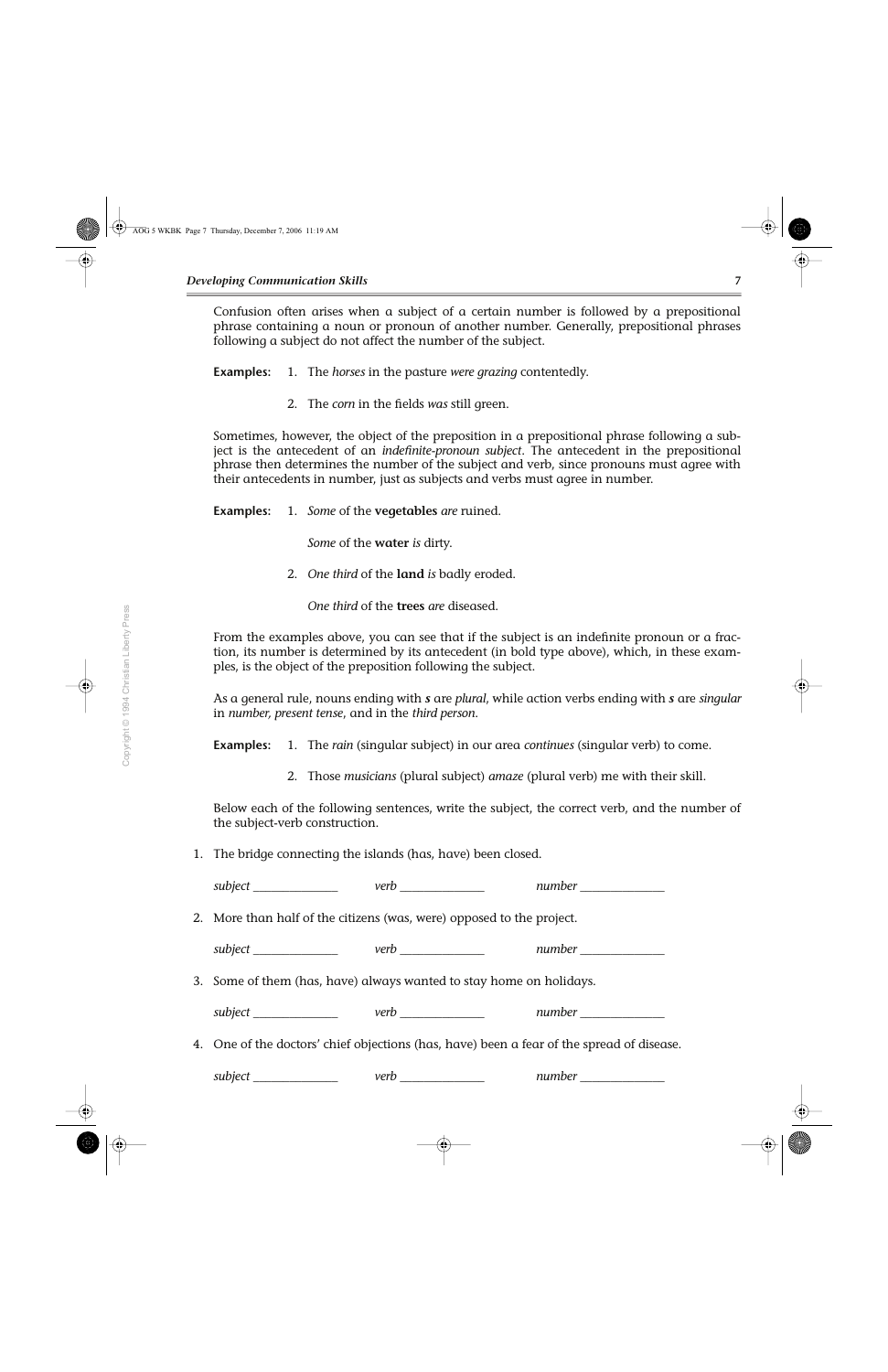| 5. The first transaction between the two companies (was, were) made two years ago. |                                                                                         |  |  |
|------------------------------------------------------------------------------------|-----------------------------------------------------------------------------------------|--|--|
|                                                                                    |                                                                                         |  |  |
|                                                                                    | 6. The company overseeing the project (was, were) called Microtech.                     |  |  |
|                                                                                    |                                                                                         |  |  |
| 7. Advancements in technology (continue, continues) to amaze us.                   |                                                                                         |  |  |
|                                                                                    |                                                                                         |  |  |
| 8. His exploits often (takes, take) us by surprise.                                |                                                                                         |  |  |
|                                                                                    |                                                                                         |  |  |
| 9. Not all funds spent on research (proves, prove) to be a wise investment.        |                                                                                         |  |  |
|                                                                                    | subject ____________________ verb ___________________ number ___________________        |  |  |
| 10. Most of the money (goes, go) for salaries.                                     |                                                                                         |  |  |
|                                                                                    |                                                                                         |  |  |
|                                                                                    | 11. A few of the projects (becomes, become) sources of solutions to troubling problems. |  |  |
|                                                                                    | subject ___________________ verb __________________ number _______________              |  |  |
|                                                                                    | 12. Some of the benefits (does, do) eventually reach the people who need them.          |  |  |
|                                                                                    |                                                                                         |  |  |
|                                                                                    |                                                                                         |  |  |

## **Lesson Ten**

## - *Subjects Connected with 'and'*

I. Subjects in series or subjects connected by the coordinating conjunction *and* are called *compound subjects*. Compound subjects generally require a plural verb, regardless of whether the subjects are singular or plural nouns or pronouns individually.

**Examples:** 1. *Boys and girls have* different interests.

- 2. *Books, pencils, and paper are* essential tools of every student.
- II. There are *four exceptions* to the above rule:
	- 1. Compound subjects preceded by the word *each*.
	- 2. Compound subjects preceded by the word *every*.
	- 3. Compound subjects that refer to *one person*.
	- 4. Compound subjects that refer to a *single thing* or *unit*.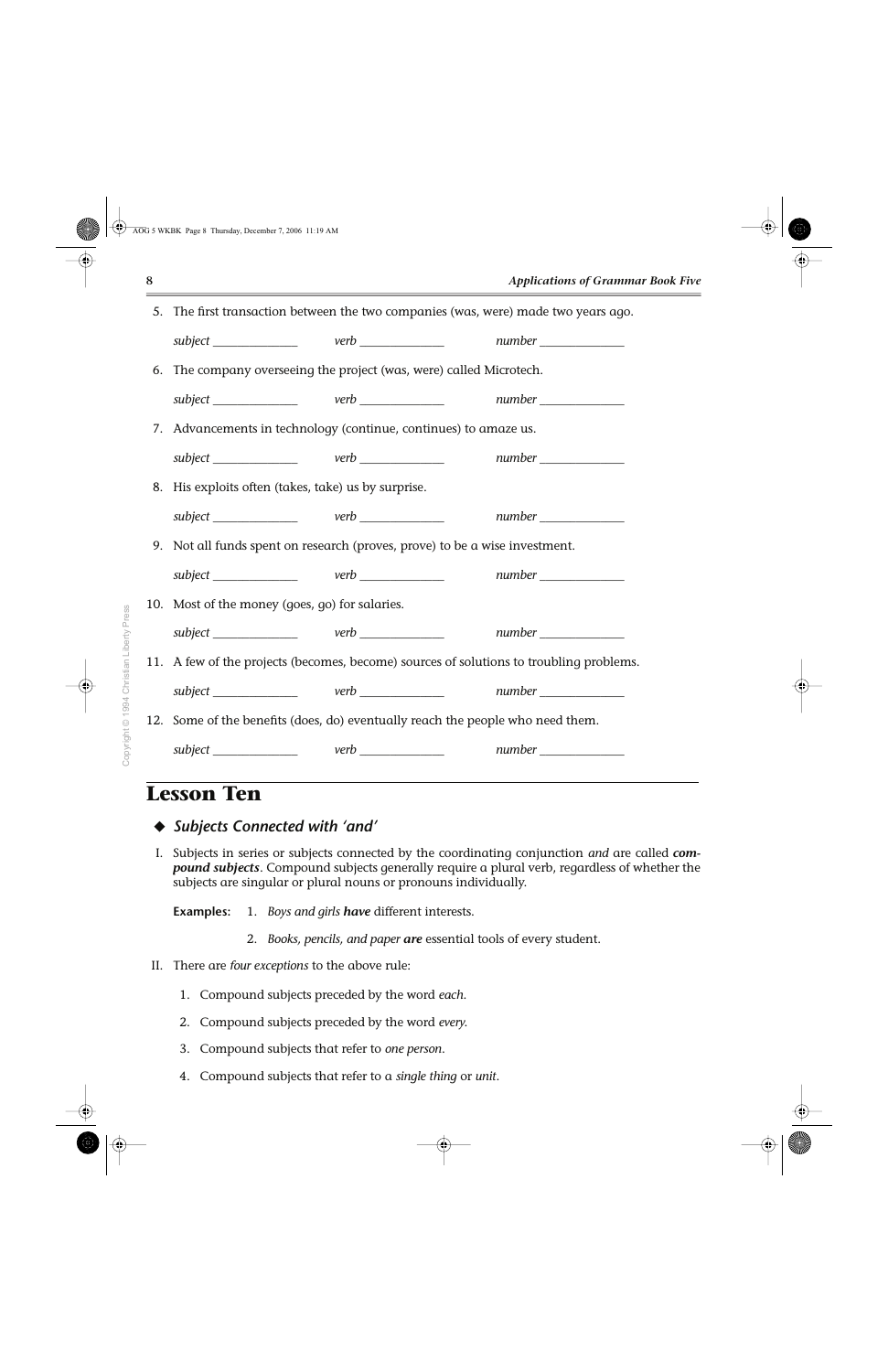**Examples:** 1. *Each man, woman, and child receives* proper recognition in our church.

- 2. *Every dog and cat* in the county *is expected* to be immunized.
- 3. The *secretary and receptionist represents* her employer well.
- 4. *Bread and water was* the prisoner's only meal.
- III. Three rules must be remembered when using the *correlative conjunctions either*…*or* and *neither*…*nor* to connect compound subjects.
	- 1. If both subjects are singular, the verb must be singular.
	- 2. If both subjects are plural, the verb must be plural.
	- 3. If one subject is singular and one is plural, the subject closer to the verb in the sentence determines the number of the verb. (This same rule applies to compound subjects joined by the coordinating conjunctions *or* and *nor*.)

**Examples:** 1. *Either rain or snow adds* moisture to the soil.

- 2. *Neither* our *coaches nor* our *teachers have* ever lived on a farm.
- 3. *Either* my *brother or* my *parents feed* the horses each morning.
- IV. When *either* or *neither* is used as an **adjective** preceding a subject, the subject is always singular and requires a singular verb.

**Examples:** 1. *Either boy qualifies* for the prize.

- 2. *Neither girl shows* any sign of fatigue.
- V. When *either* or *neither* is a *pronoun* used as a subject, it is always singular and requires a singular verb.

**Examples:** 1. *Neither fits* my budget.

- 2. *Either suits* my taste in dresses.
- VI. Choosing the correct verb to agree with its subject in a *question* (interrogatory sentence) requires looking ahead in the sentence to determine the number of the subject, since subjects generally follow verbs in questions.

**Examples:** 1. *Doesn't* anyone listen to me anymore?

2. *Aren't* the rules for the game more explicit than that?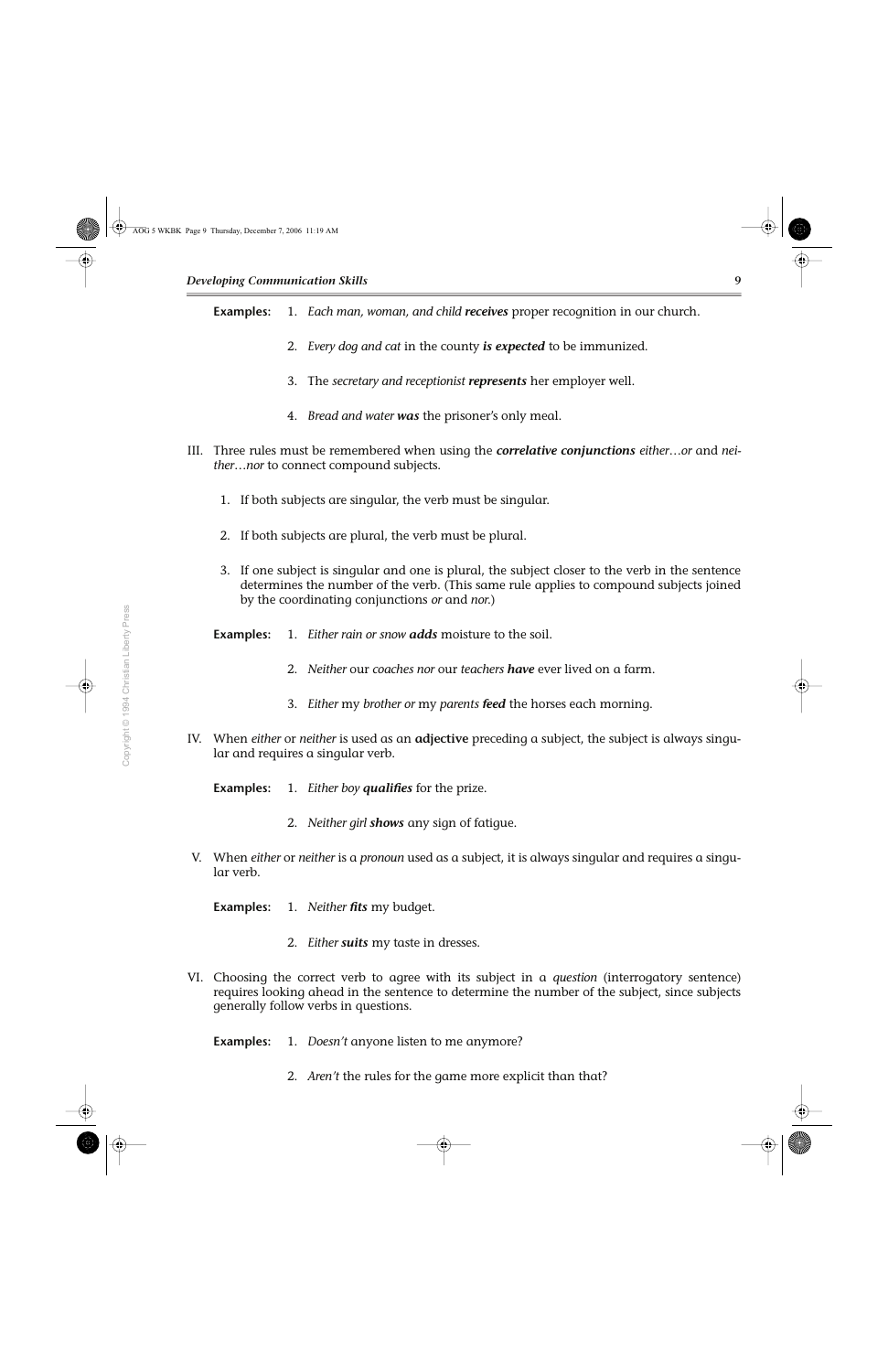|                                                    |                                                                          |  | Below the following sentences, write the subject, the correct verb, and the number.      |  |  |
|----------------------------------------------------|--------------------------------------------------------------------------|--|------------------------------------------------------------------------------------------|--|--|
| 1. Those cookies (has, have) lost their crispness. |                                                                          |  |                                                                                          |  |  |
|                                                    |                                                                          |  |                                                                                          |  |  |
|                                                    |                                                                          |  | 2. Every cow, horse, and sheep on the farm (was, were) exposed to the disease.           |  |  |
|                                                    |                                                                          |  |                                                                                          |  |  |
|                                                    |                                                                          |  | 3. Either his courage or his skill (carries, carry) him to further accomplishments.      |  |  |
|                                                    |                                                                          |  | subject ___________________ verb __________________ number _____________________         |  |  |
|                                                    | 4. Half of my friends (lives, live) in my neighborhood.                  |  |                                                                                          |  |  |
|                                                    |                                                                          |  | subject ___________________ verb __________________ number _____________________         |  |  |
|                                                    |                                                                          |  | 5. Each of the visitors always (shows, show) a different interest in the displays.       |  |  |
|                                                    |                                                                          |  | subject ___________________ verb __________________ number _____________________         |  |  |
|                                                    |                                                                          |  | 6. Neither the lawyer nor the judge (seems, seem) to understand her case.                |  |  |
|                                                    |                                                                          |  |                                                                                          |  |  |
|                                                    | 7. (Doesn't, Don't) either team have a mascot?                           |  |                                                                                          |  |  |
|                                                    | subject _________________ verb _____________                             |  |                                                                                          |  |  |
|                                                    | 8. Half of the fruit (spoils, spoil) before reaching the market.         |  |                                                                                          |  |  |
|                                                    |                                                                          |  |                                                                                          |  |  |
|                                                    | 9. Every one of her children (admires, admire) her faithfulness to them. |  |                                                                                          |  |  |
|                                                    |                                                                          |  |                                                                                          |  |  |
|                                                    | 10. (Is, Are) neither of the appliances American-made?                   |  |                                                                                          |  |  |
|                                                    |                                                                          |  |                                                                                          |  |  |
|                                                    |                                                                          |  | 11. The owner and manager of the shop (treats, treat) all of his customers respectfully. |  |  |
|                                                    |                                                                          |  |                                                                                          |  |  |
|                                                    | 12. Peaches and ice cream (makes, make) a refreshing dessert.            |  |                                                                                          |  |  |
|                                                    |                                                                          |  |                                                                                          |  |  |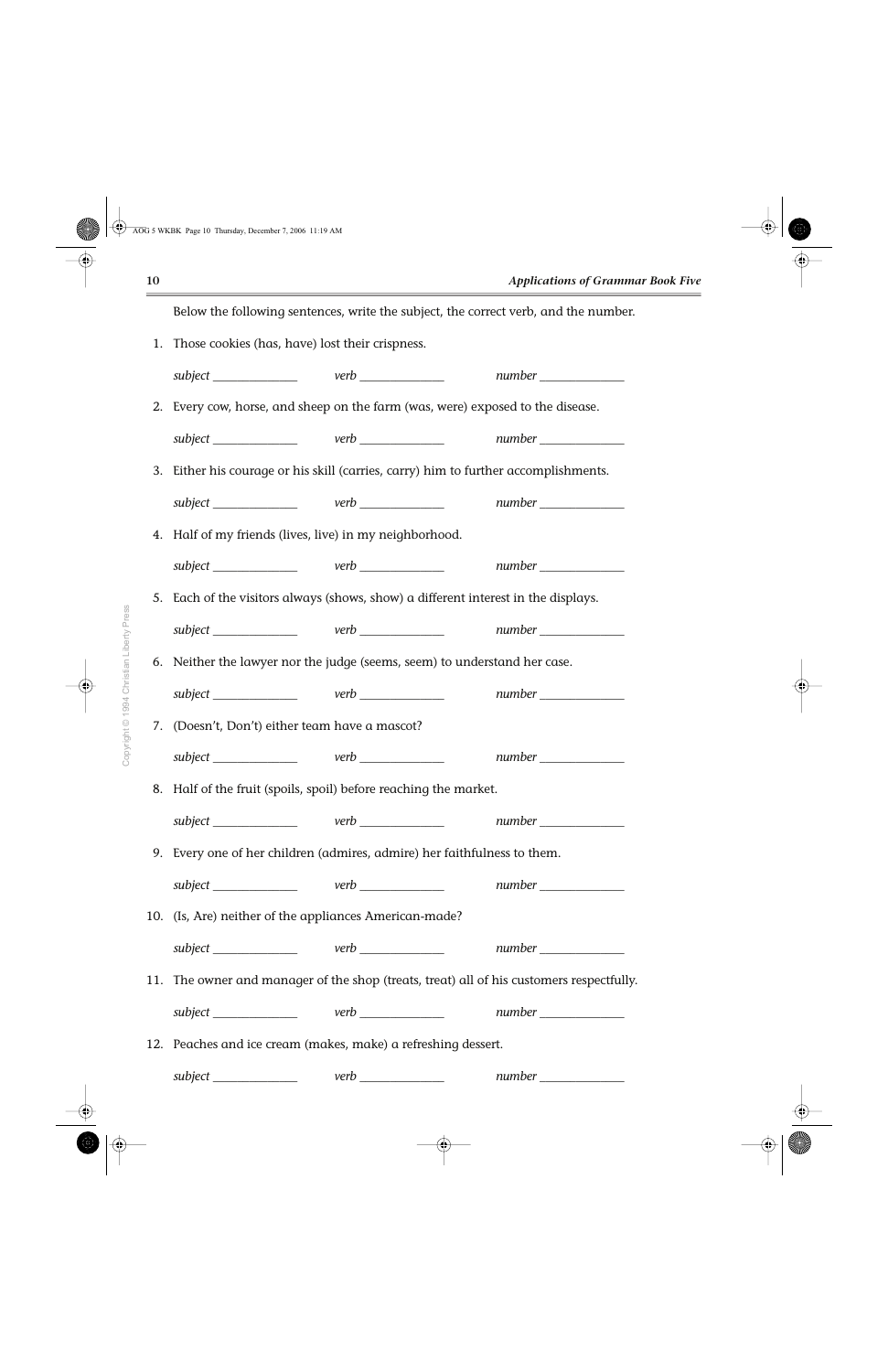13. Neither the cost for the supplies nor the charges for labor (amounts, amount) to more than we expected.

| $^{\prime\prime}$<br>ັບພະ | <b><i>Charles State</i></b> | $-2 - 1 - 2 - 1$<br>$h$ <sub>a</sub><br>- 11 |
|---------------------------|-----------------------------|----------------------------------------------|
|                           |                             |                                              |

14. Either the tomatoes or the oranges (gives, give) us vitamin C.

| subject | verh | number |
|---------|------|--------|
|         |      |        |

15. All of the market value of some antiques (is, are) often obscured by bidding.

| hor<br>--- ----<br>. $P^{\prime}$<br>31 Z<br>- --<br>$\sim$ $\sim$ | . | $\sim$ |  |
|--------------------------------------------------------------------|---|--------|--|
|--------------------------------------------------------------------|---|--------|--|

## **Lesson Eleven**

### ◆ Spelling

Learn to pronounce and spell the following words.

| 1. positively    | 7. availability  | 13. destructiveness  |
|------------------|------------------|----------------------|
| 2. negatively    | 8. industrial    | 14. sufficiently     |
| 3. photographers | 9. California    | 15. responsibilities |
| 4. productivity  | 10. acreage      | 16. immeasurable     |
| 5. negligent     | 11. preservation | 17. parenthetic      |
| 6. annually      | 12. phenomena    | 18. interrupter      |

## **Lesson Twelve**

### ◆ *Spelling and Vocabulary*

Learn to pronounce, spell, and identify the following words.

- 1. substantive 6. potential 11. prolific 2. extinction 7. concession 12. precision 3. dissolution 8. encroachment 13. diverse 4. demographic 9. orchard 14. incubation
- 5. visionary 10. computations